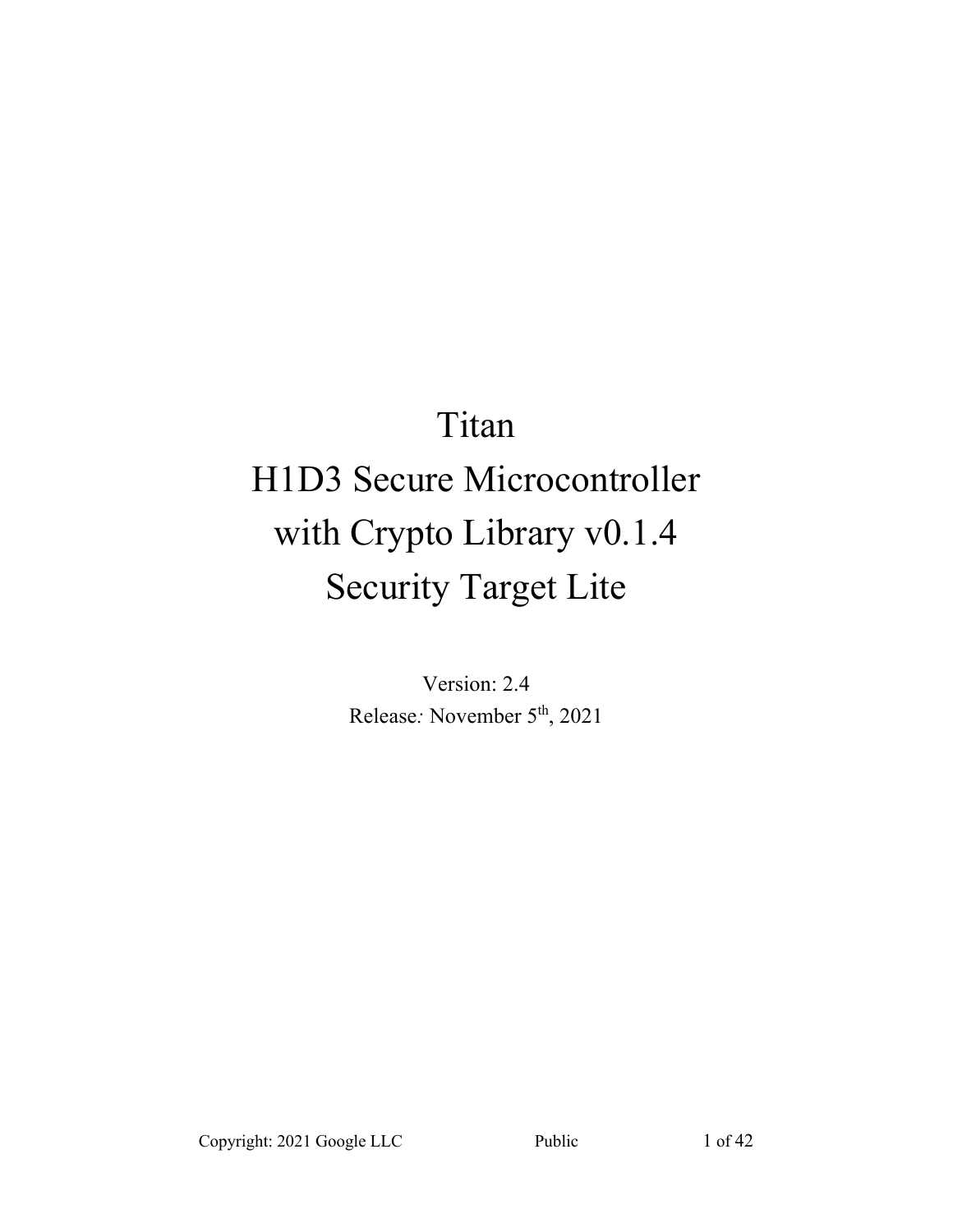| 1.1            |  |
|----------------|--|
| 1.2            |  |
| 1.3            |  |
| 1.4            |  |
| 1.5            |  |
| 1.5.1          |  |
| 1.5.2          |  |
| 1.5.2.1        |  |
| 1.5.2.2        |  |
| 1.5.3          |  |
| 1.5.3.1        |  |
| 1.5.3.2        |  |
| 1.5.4          |  |
| 1.5.5          |  |
| 1.6            |  |
| 1.6.1          |  |
| 1.6.2          |  |
| $\overline{2}$ |  |
| 2.1            |  |
| 2.2            |  |
| 2.3            |  |
| 3              |  |
| 3.1            |  |
| 3.2            |  |
| 3.3            |  |
| 3.4            |  |
| $\overline{4}$ |  |
| 4.1            |  |
| 4.2            |  |
| 4.2.1          |  |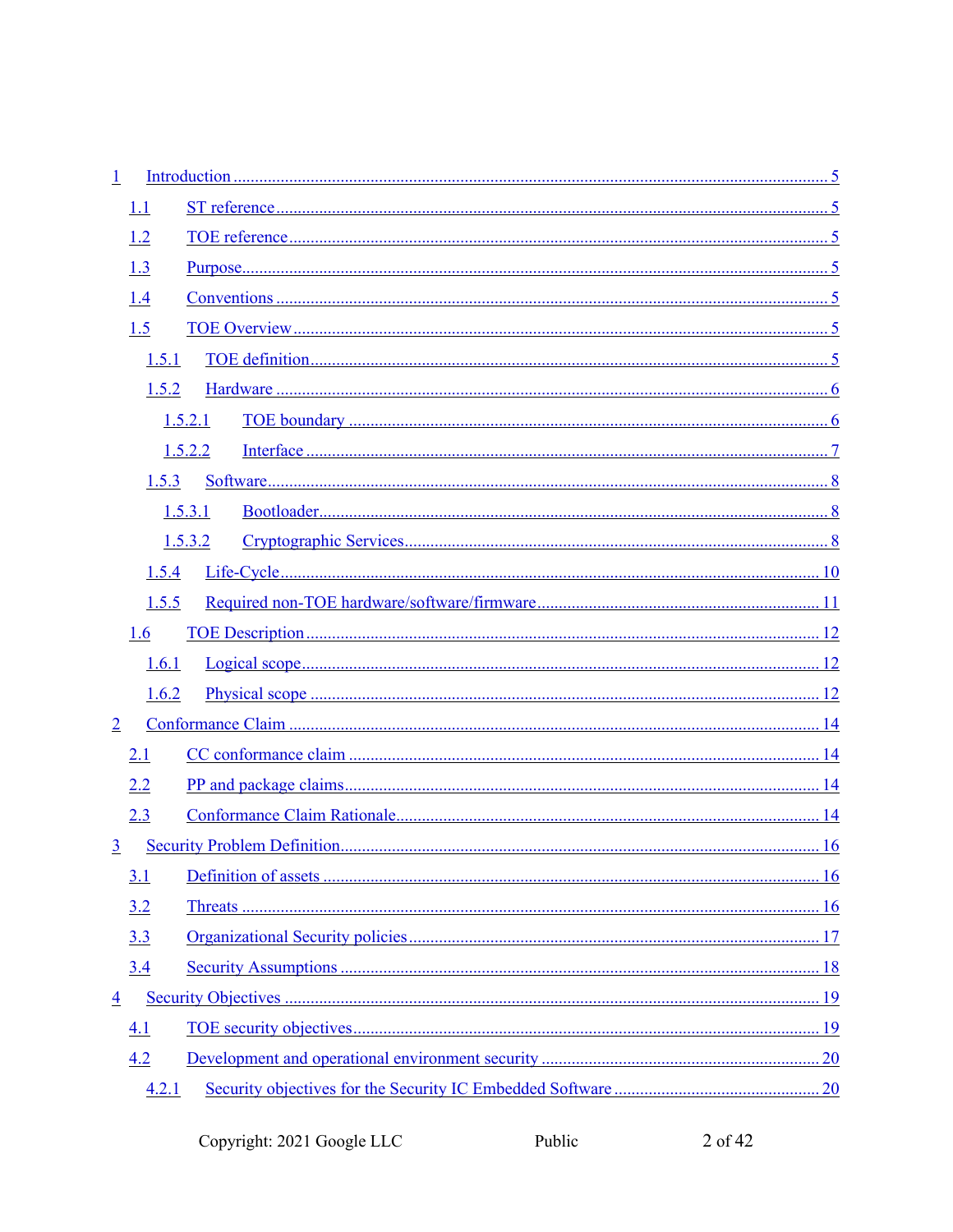| 4.2.2          |         |  |
|----------------|---------|--|
| 4.3            |         |  |
| $\overline{5}$ |         |  |
| 5.1            |         |  |
| 5.2            |         |  |
| 6              |         |  |
| 6.1            |         |  |
| 6.1.1          |         |  |
| 6.1.2          |         |  |
|                | 6.1.2.1 |  |
|                | 6.1.2.2 |  |
|                | 6.1.2.3 |  |
| 6.2            |         |  |
| 6.2.1          |         |  |
| 6.2.2          |         |  |
| 6.2.3          |         |  |
| 6.3            |         |  |
| 6.3.1          |         |  |
|                | 6.3.1.1 |  |
|                | 6.3.1.2 |  |
| 6.3.2          |         |  |
| $\overline{7}$ |         |  |
| 7.1            |         |  |
| 7.2            |         |  |
| 7.3            |         |  |
| 7.4            |         |  |
| 7.5            |         |  |
| 7.6            |         |  |
| 7.7            |         |  |
| 7.8            |         |  |
|                |         |  |
|                |         |  |
|                |         |  |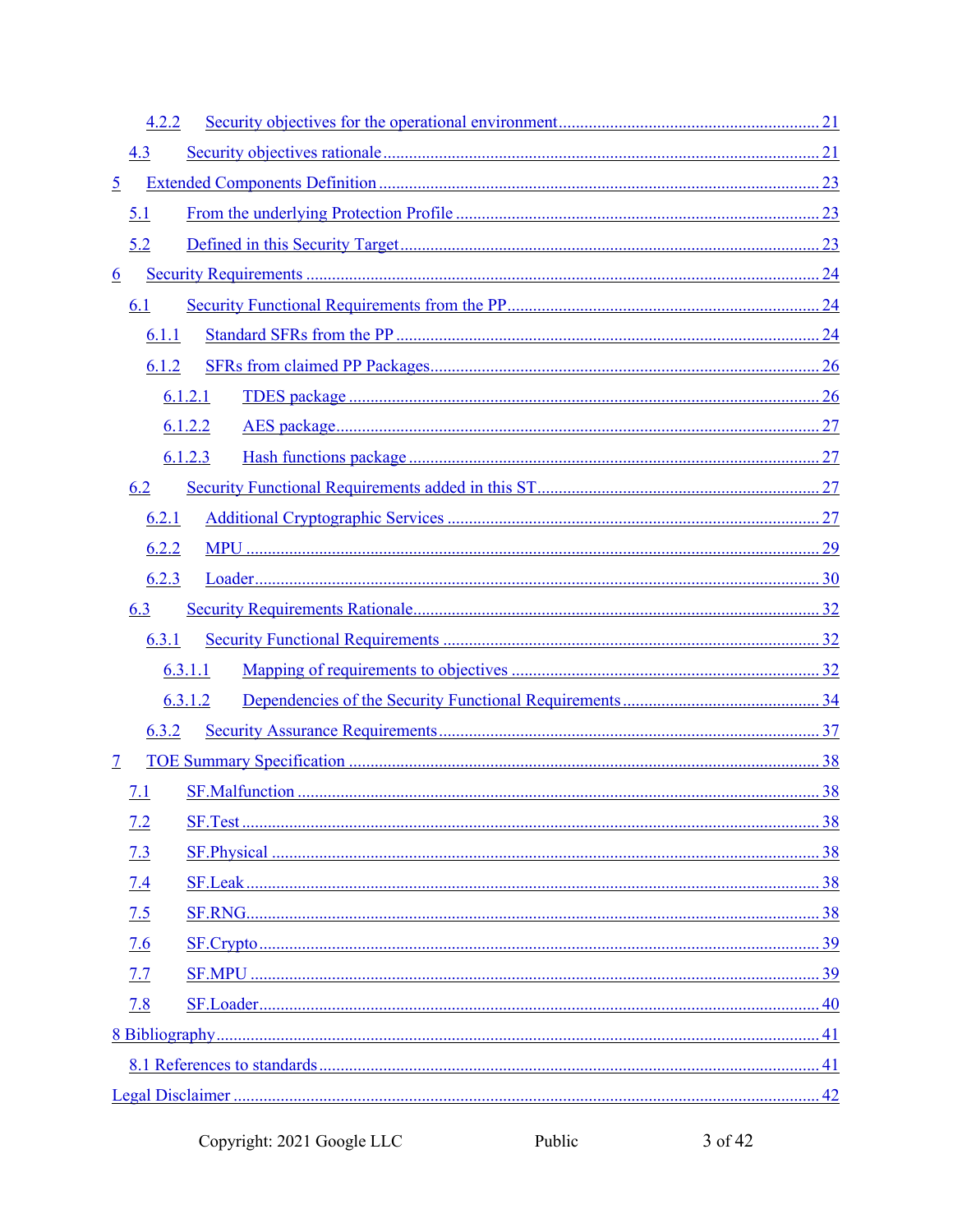Copyright: 2021 Google LLC Public 4 of 42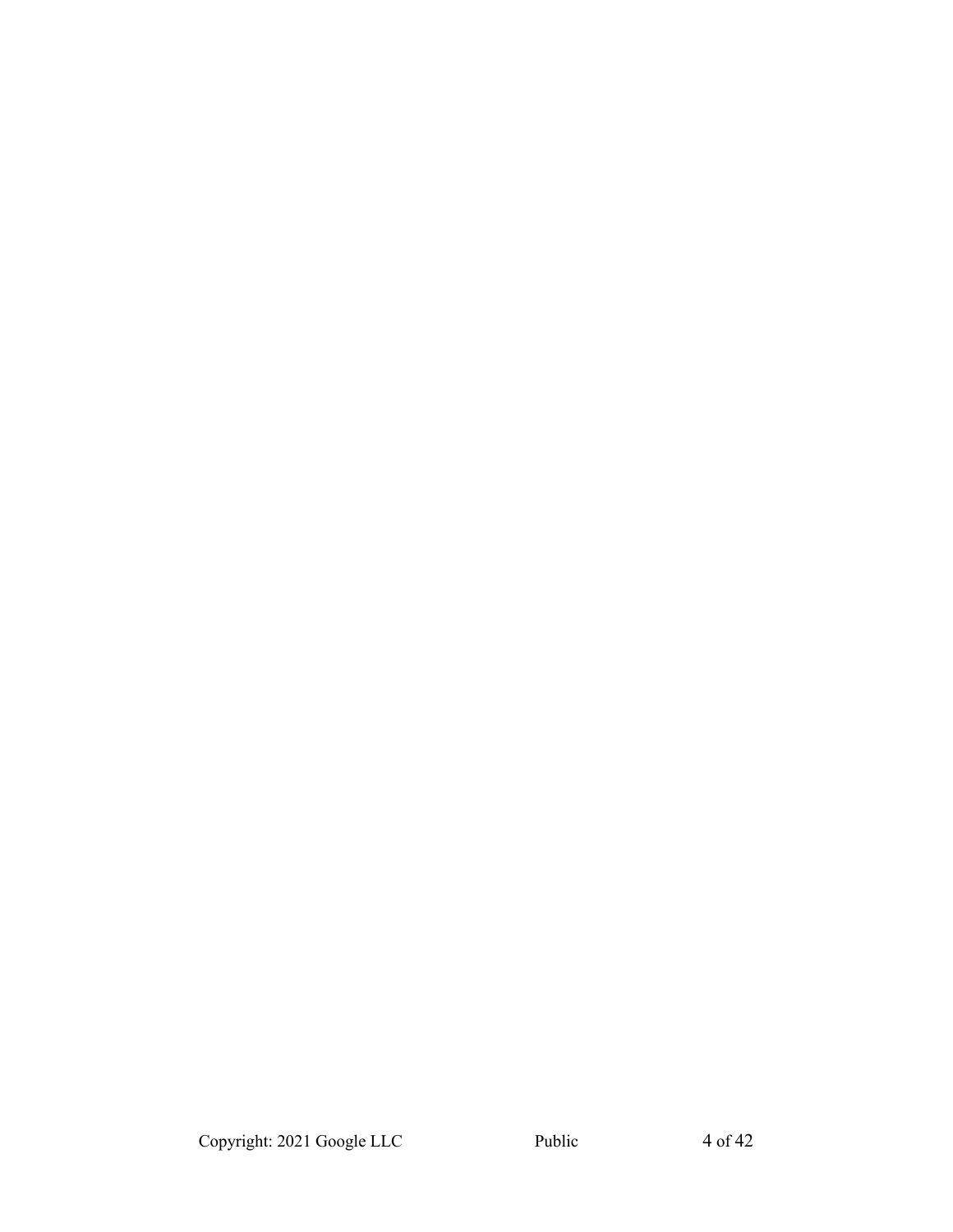# **1 Introduction**

## 1.1 ST reference

Titan H1D3 Secure Microcontroller with Crypto Library v0.1.4 Security Target Lite, Revision 2.4, Google LLC, November 5<sup>th</sup>, 2021.

## 1.2 TOE reference

The TOE is named "H1D3 Secure Microcontroller with Crypto Library v0.1.4". It consists of:

- The Secure Microcontroller H1D3
- IC Dedicated Software
	- Bootloader stored in ROM
	- Crypto Library v0.1.4 that is to be loaded into Flash together with the Embedded Software
- Documentation describing usage of the TOE

For more details on the identification of the different components please refer to Section 1.6.

## 1.3 Purpose

The TOE is used in smartphone, servers and personal computers to increase the security of the platform including but not limited to secure boot, user authentication, and user data protection.

## 1.4 Conventions

None.

## 1.5 TOE Overview

## 1.5.1 TOE definition

The H1D3 Secure Microcontrollers are provided in one of three packages referenced H1D3M, H1D3C and H1D3P. The Secure Microcontroller is based on a flash-based secure microcontroller platform. A RISC-V core named Soteria alongside RAM, ROM and flash memories and cryptographic hardware accelerators provides the root to run secure applications. The TOE includes a Crypto Library. The image loaded and verified by the TOE bootloader stored in ROM includes the Crypto Library in addition to the Embedded Software. The usage of the TOE consists of:

- Developing IC Embedded Software that uses the security services provided by the TOE
- Loading the IC Embedded Software using the bootloader.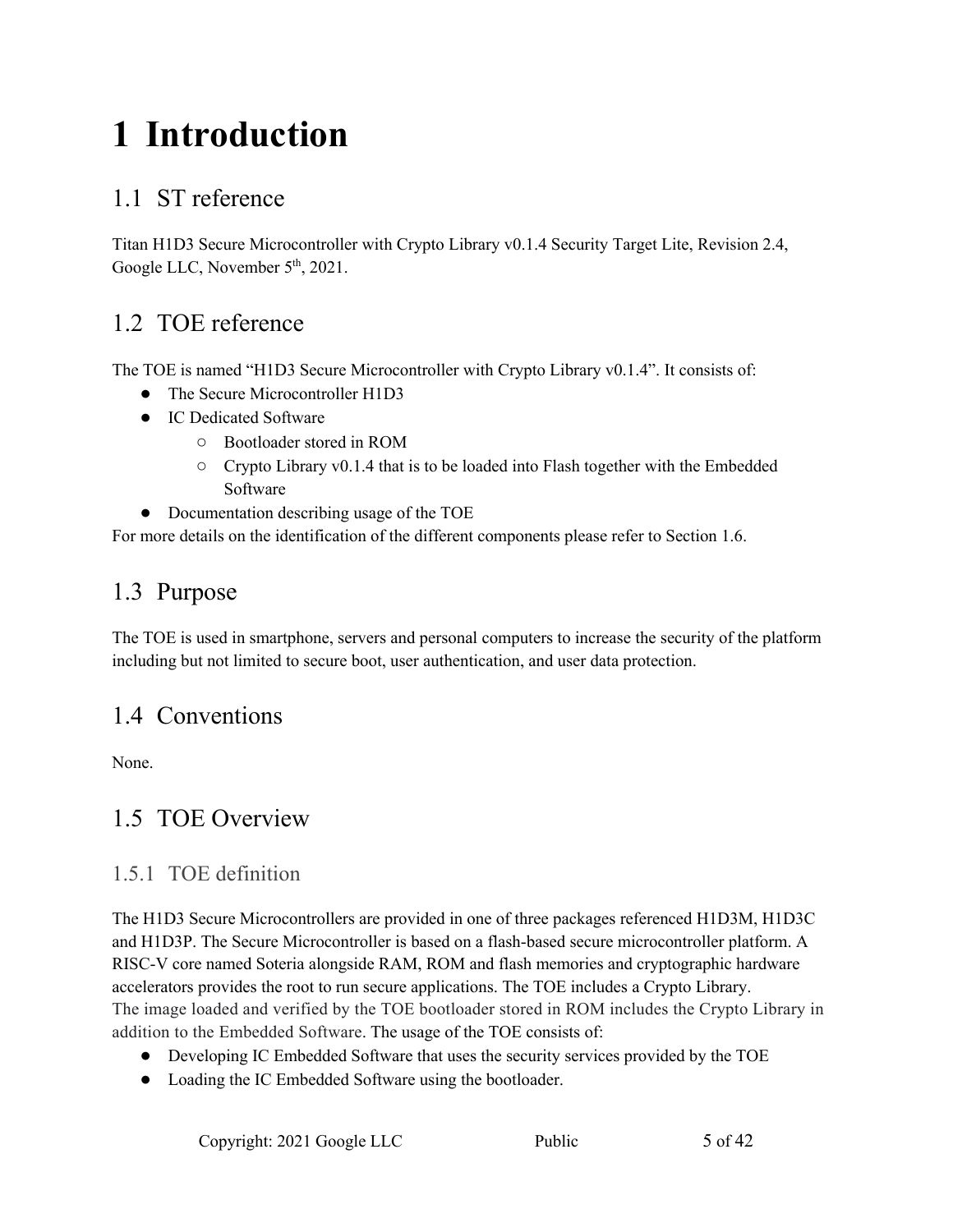● Executing the IC Embedded Software

Sections 1.5.2 and 1.5.3 describe the major security features of the hardware and software parts of the TOE, respectively

### 1.5.2 Hardware

#### 1.5.2.1 TOE boundary

The Hardware part of the TOE includes the following components:

- RISC-V Soteria CPU with a single execution mode
- Memory Protection Unit (MPU)
- Flash memory with two banks (containing the same information for redundancy purpose)
- RAM memory
- ROM memory
- OTP memory (Fuse)
- HMAC-SHA256, SHA256, AES and TDES hardware engines
- Public Key cryptographic coprocessor
- A True Random Number Generator (TRNG)
- A Deterministic Random Bit Generator (DRBG) based on HMAC
- Environmental sensors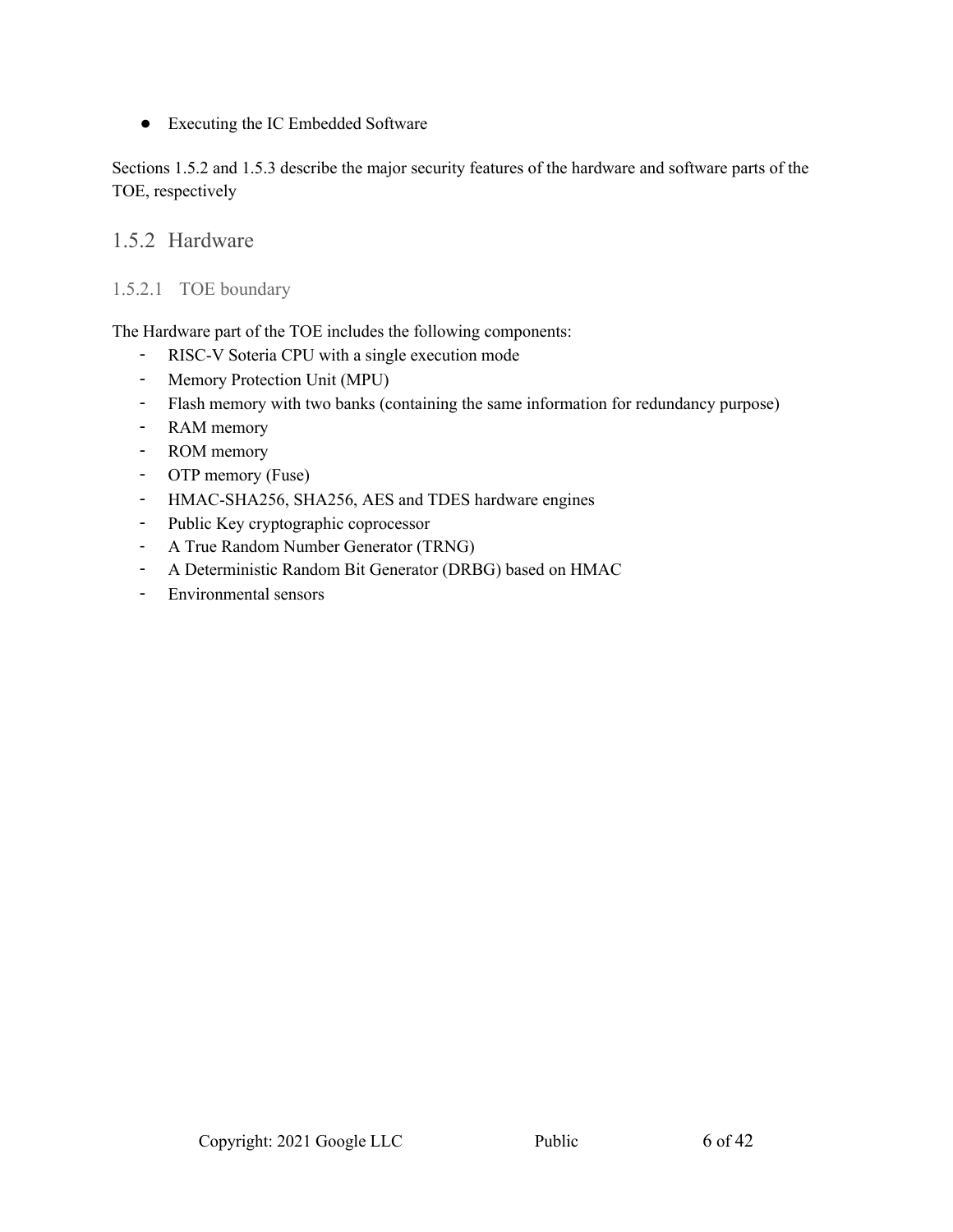



#### 1.5.2.2 Interface

The TOE provides the following interfaces at its boundary:

- 3 SPI interfaces (2 masters, 1 slave)
- 6 I2C interfaces (3 masters, 3 slaves)
- 5 UART
- 1 USB interface
- PWM output

Available through 44 generic GPIO behind a multiplexer

None of these interfaces are used by the bootloader (except one SPI and one UART and one IO PIN) and crypto library.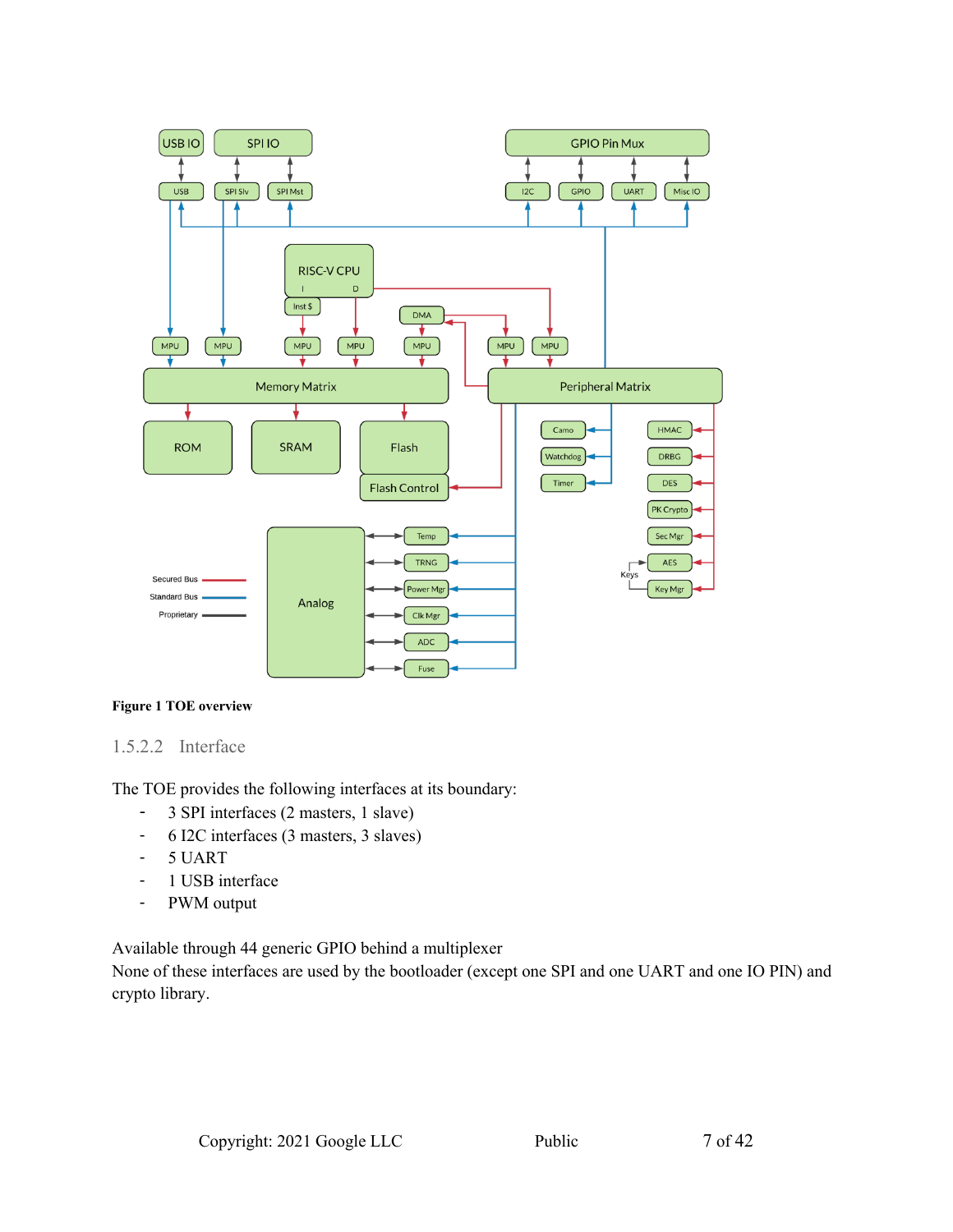### 1.5.3 Software

#### 1.5.3.1 Bootloader

The TOE contains in its ROM code a bootloader that will be executed upon Power-on-Reset. The Bootloader performs the initialization and configuration of the hardware including countermeasures and Random Number Generator. In addition, the Bootloader verifies the signature of the code loaded in internal flash before executing this code. The bootloader can also be told to erase the internal flash and write a new code.

#### 1.5.3.2 Cryptographic Services

The TOE supports the following services implemented as a combination of hardware and software. All services are available through a software interface implemented by the Crypto Library.

#### **RSA**

- The RSA algorithm provides signature verification.
- The supported key size is: 2048 bits

#### **ECC**

- The ECC key generation algorithm computes a public key associated to a private key that can be used with ECDSA or ECDH
- The supported curve is: NIST P-256

#### **ECDSA**

- The ECDSA algorithm provides signature and verification functionality
- The supported curve is: NIST P-256

#### **ECDH**

- The ECDH algorithm provides key exchange functionality
- The supported curve is: NIST P-256

#### **AES**

- The AES algorithm provides encryption, decryption and MAC functionalities
- The following modes of operation are supported: CBC, ECB, CMAC, GCM and CTR
- The supported key sizes are 128, 192 and 256 bits
- The Crypto Library leverages the HW AES and provides different security configuration. Please refer to the user guidance documentation.

#### **TDES**

- The TDES algorithm provides encryption and decryption functionalities
- The following modes of operation are supported: CBC, ECB
- The supported key size is 192 bits (168 effective bits)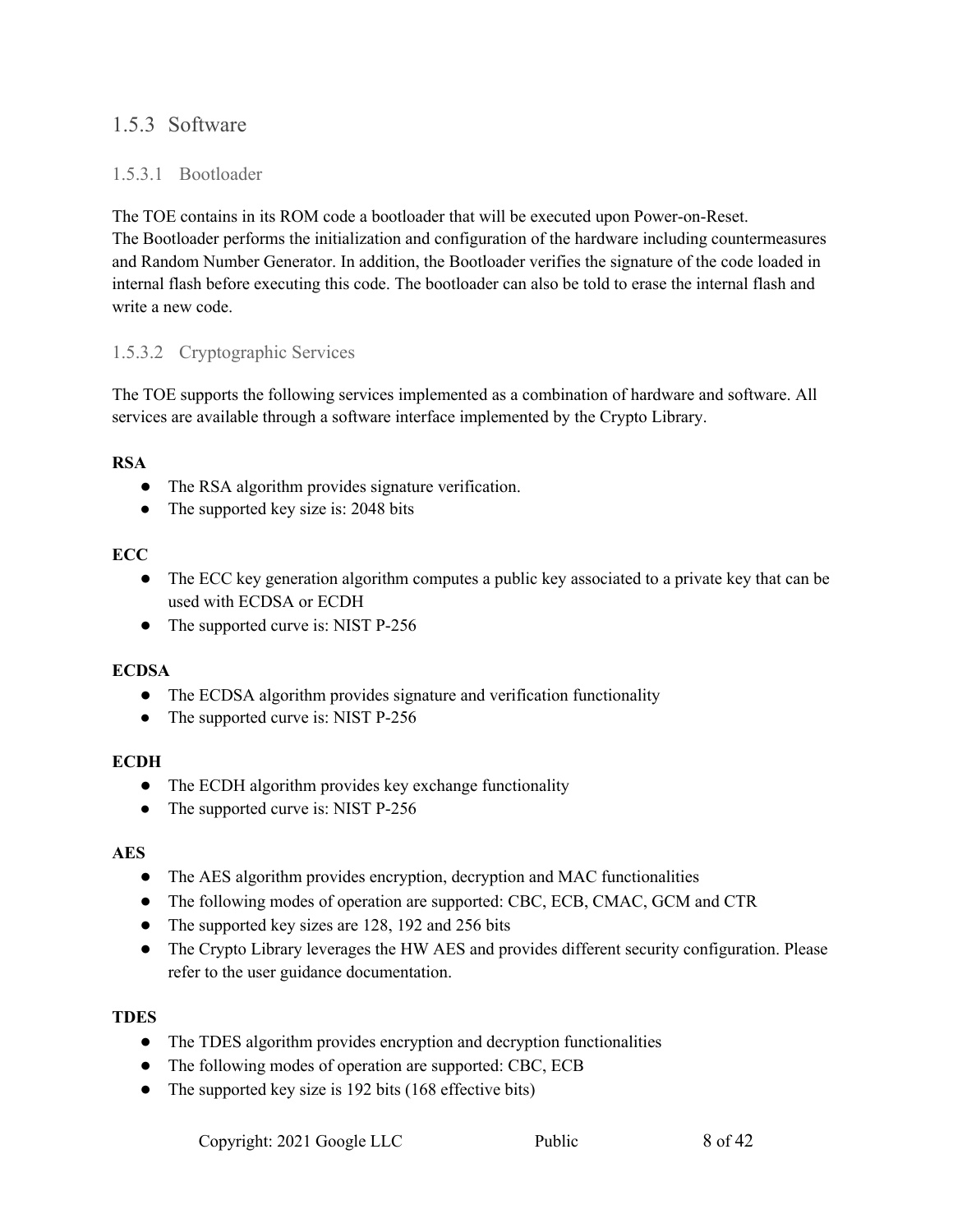● The Crypto Library leverages the HW TDES and provides different security configurations. Please refer to the user guidance documentation

#### **SHA**

● The SHA-256 hardware engine is provided for various purposes including as a building block for **HMAC** 

#### **HMAC**

- HMAC-SHA256 is provided to perform Keyed-hash function.
- The supported key size is 64 to 512 bits<sup>1</sup>

<sup>1</sup> Keys of sufficient length shall be used. Please refer to relevant national or international standards for more details.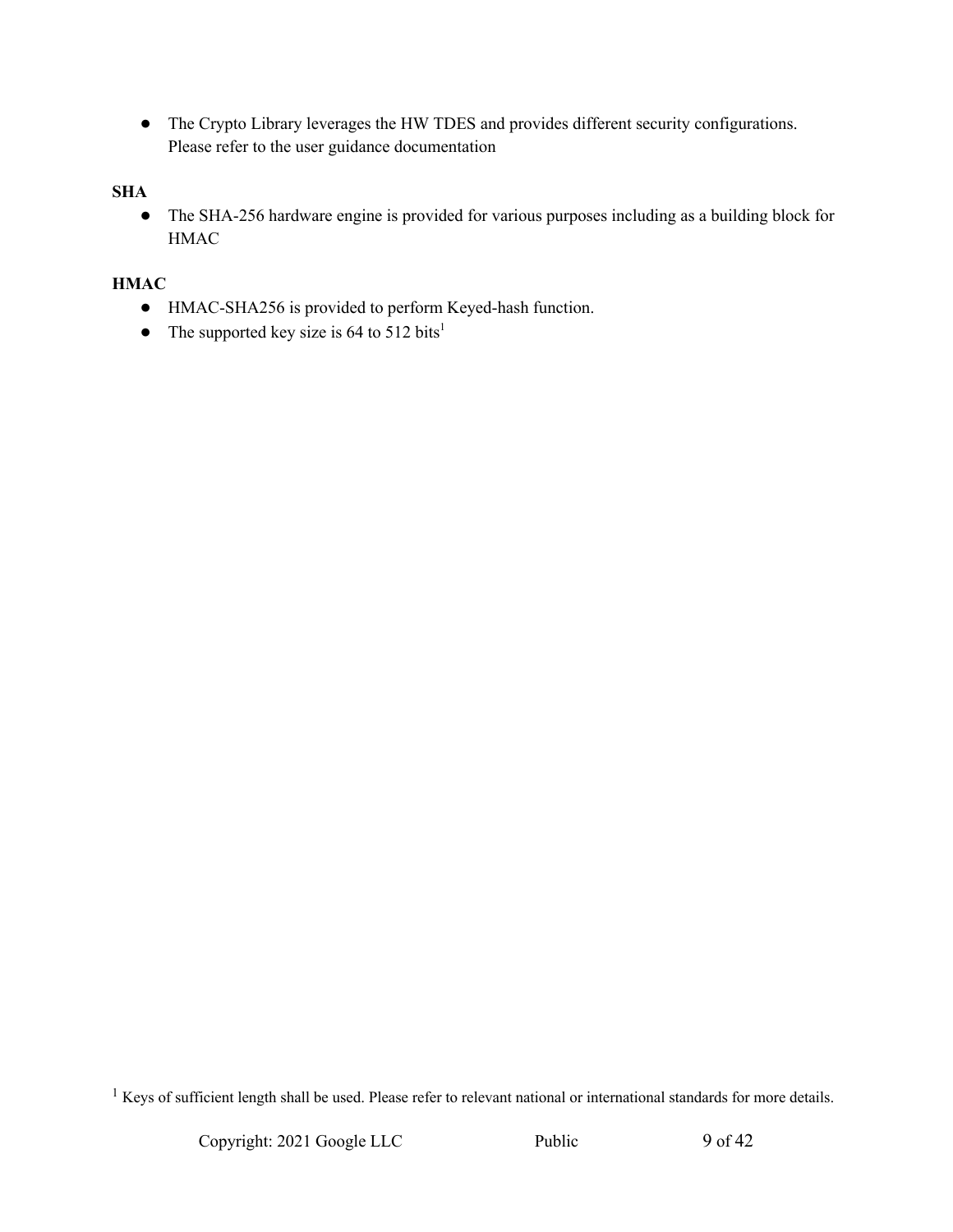## 1.5.4 Life-Cycle

The TOE manufacturer is involved in step 2 to 4 which are therefore subject to the Minimum Site Security Requirements.

The TOE is delivered in the form of Packaged IC pre-personalized to the Composite Product Integrator (Contract Manufacturer).



The following production sites are involved in the TOE life-cycle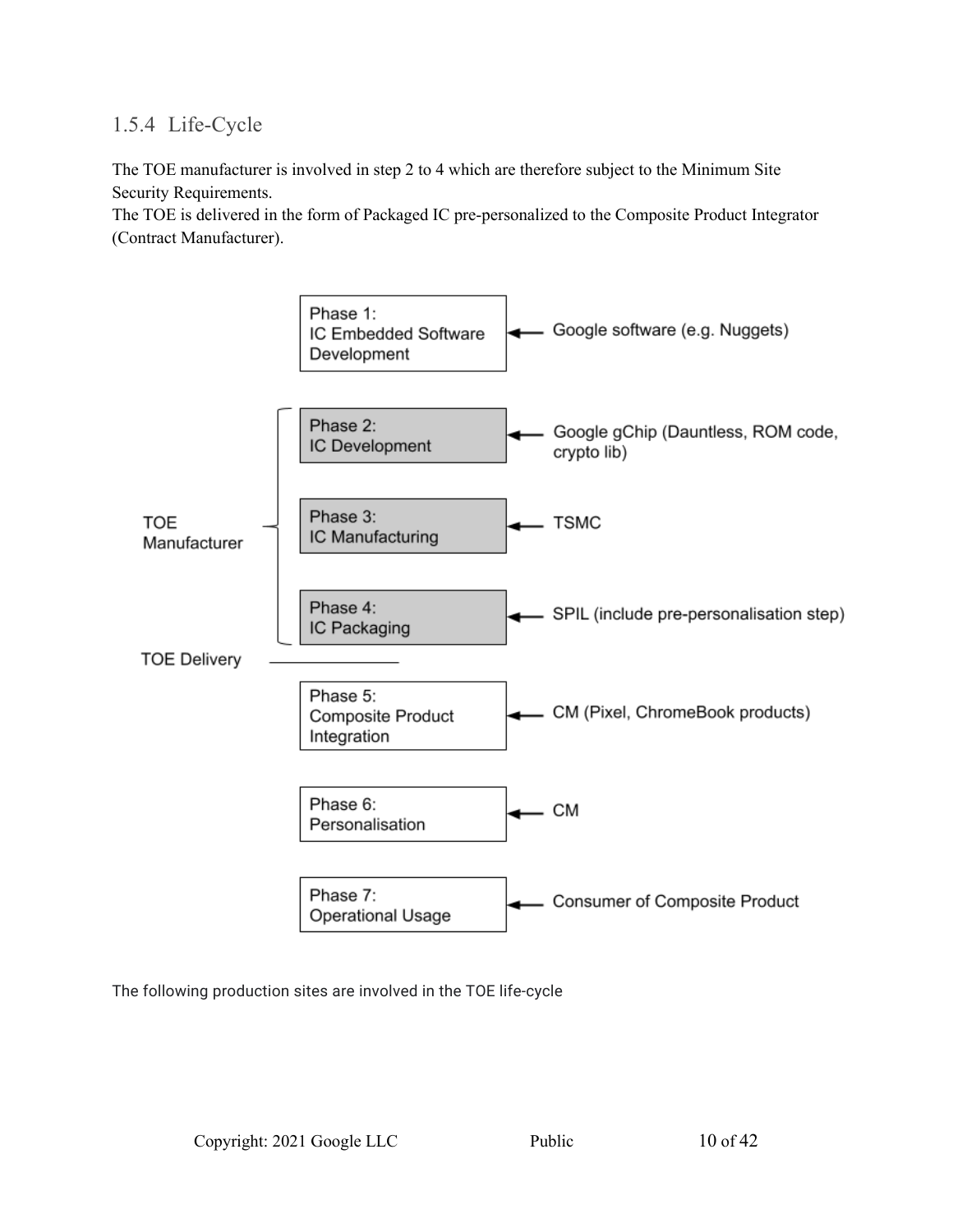| <b>Phase</b>   | Role              | <b>Entity</b>              | <b>Address</b>                                                                                                                                                                           |
|----------------|-------------------|----------------------------|------------------------------------------------------------------------------------------------------------------------------------------------------------------------------------------|
| $\overline{3}$ | Mask house        | <b>TSMC</b>                | Fab 2/5:<br>121, Park Ave. 3, Hsinchu Science Park,<br>Hsinchu 300-77, Taiwan,<br>R.O.C., and<br>Fab8:<br>25, Li-Hsin Rd., Hsinchu Science Park,<br>Hsinchu 300-78, Taiwan, R.O.C.       |
| $\overline{3}$ | Wafer Fab & Sort  | <b>TSMC</b>                | Fab14A:<br>1-1, Nan-Ke North Rd., Tainan Science Park,<br>Tainan 741-44, Taiwan, R.O.C.<br>Fab 18:<br>No.8 Beiyuan 2nd Rd., Tainan Science Park<br>Tainan City 745-43, Taiwan,<br>R.O.C. |
| 3              | IP-Merge          | <b>TSMC</b>                | Fab 3:<br>9, Creation Rd. 1, Hsinchu Science Park,<br>Hsinchu 300-77, Taiwan, R.O.C.                                                                                                     |
| $\overline{4}$ | Packaging         | <b>SPIL</b><br>Changhua    | No.8, Sec 2, Chang Hsin Rd., Hemei.<br>Changhua, Taiwan 508, R.O.C.                                                                                                                      |
| $\overline{4}$ | <b>Final Test</b> | <b>SPIL</b><br>Hsinchu III | No. 1-1, R&D Rd. 2, Science-Based<br>Industrial Park,<br>Hsinchu, Taiwan 300, R.O.C.                                                                                                     |
| $\overline{4}$ | SLT (pre-perso)   | <b>SPIL</b><br>Hsinchu I   | No.4, Creation Rd. 4, Science-Based<br>Industrial Park,<br>Hsinchu, Taiwan 300, R.O.C                                                                                                    |

More information on the sites involved in other life-cycle phases including development can be found in the Certification Report and documents referenced therein.

### 1.5.5 Required non-TOE hardware/software/firmware

As described in the protection profile that this Security Target claims conformance to (cf. Section 2.2), the Security IC Embedded Software is not part of the TOE and must be implemented by the user of the TOE. In order to use some of the interfaces described in Section 1.5.2.2, the user must implement the relevant functionality as part of this Security IC Embedded Software. More details are provided in the TOE user guidance documents.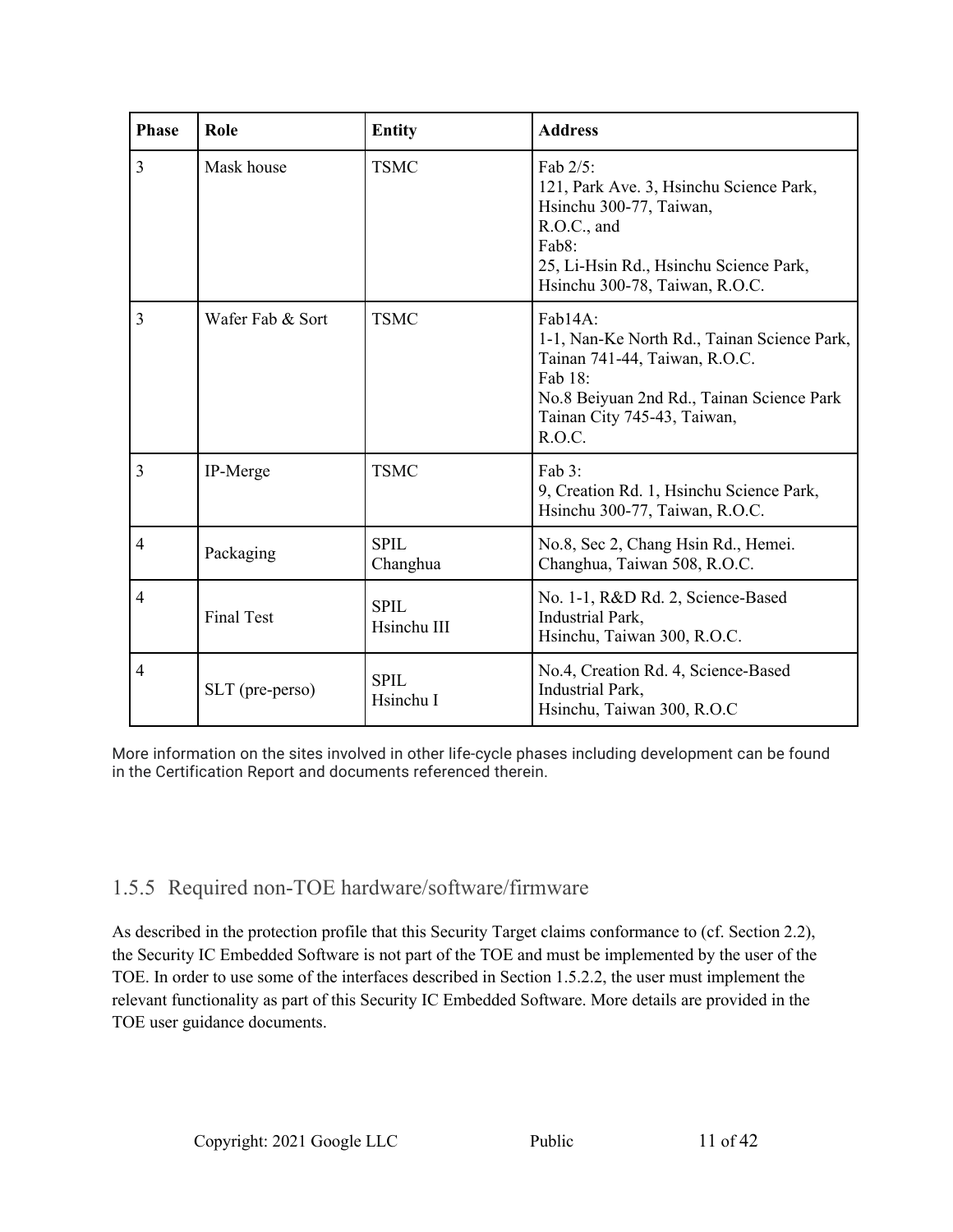## 1.6 TOE Description

## 1.6.1 Logical scope

The TOE offers the following logical security features:

- SF.Malfunction provides protection from malfunctions.
- SF.Test provides test functionality to be used during production.
- SF.Physical provides protection from physical attacks to the TOE and its memories.
- SF.Leak provides protection from side-channel leakage.
- SF.Crypto provides cryptographic functionality based on dedicated hardware engines as well as software.
- SF.MPU provides a memory protect unit that can be used to define access controls to memory.
- SF.Loader provides a bootloader that can be used to load IC Embedded Software, and that will ensure only authentic code is executed.

## 1.6.2 Physical scope

This section lists all the components that comprise the TOE and their identification.

| Component                          | Identification                                                   | <b>Delivery</b><br>form                 | <b>Delivery method</b> |
|------------------------------------|------------------------------------------------------------------|-----------------------------------------|------------------------|
| Bootloader stored in<br><b>ROM</b> | 7f4bdb                                                           | <i>(implicit)</i><br>within the<br>chip | Secure shipment        |
| IC hardware                        | Packaged chip H1D3M, H1D3P or<br>H <sub>1</sub> D <sub>3</sub> C | chip                                    | Secure shipment        |
| Crypto Library                     | Cryptolib $v0.1.4$                                               | Binary                                  | Secure shipment        |
| Product data sheet                 | H1D3M Datasheet v1.2<br>06/30/2021                               | <b>PDF</b>                              | Electronic download    |
| Product data sheet                 | H1D3P Datasheet v1.2<br>06/30/2021                               | <b>PDF</b>                              | Electronic download    |
| Product data sheet                 | H1D3C Datasheet v1.2<br>06/30/2021                               | <b>PDF</b>                              | Electronic download    |
| Register Specification             | H1D3 Register Specification<br>09/30/2021                        | <b>PDF</b>                              | Electronic download    |
| Code Signing procedure             | H1D3 Code Signing v1.1<br>09/28/2021                             | <b>PDF</b>                              | Electronic download    |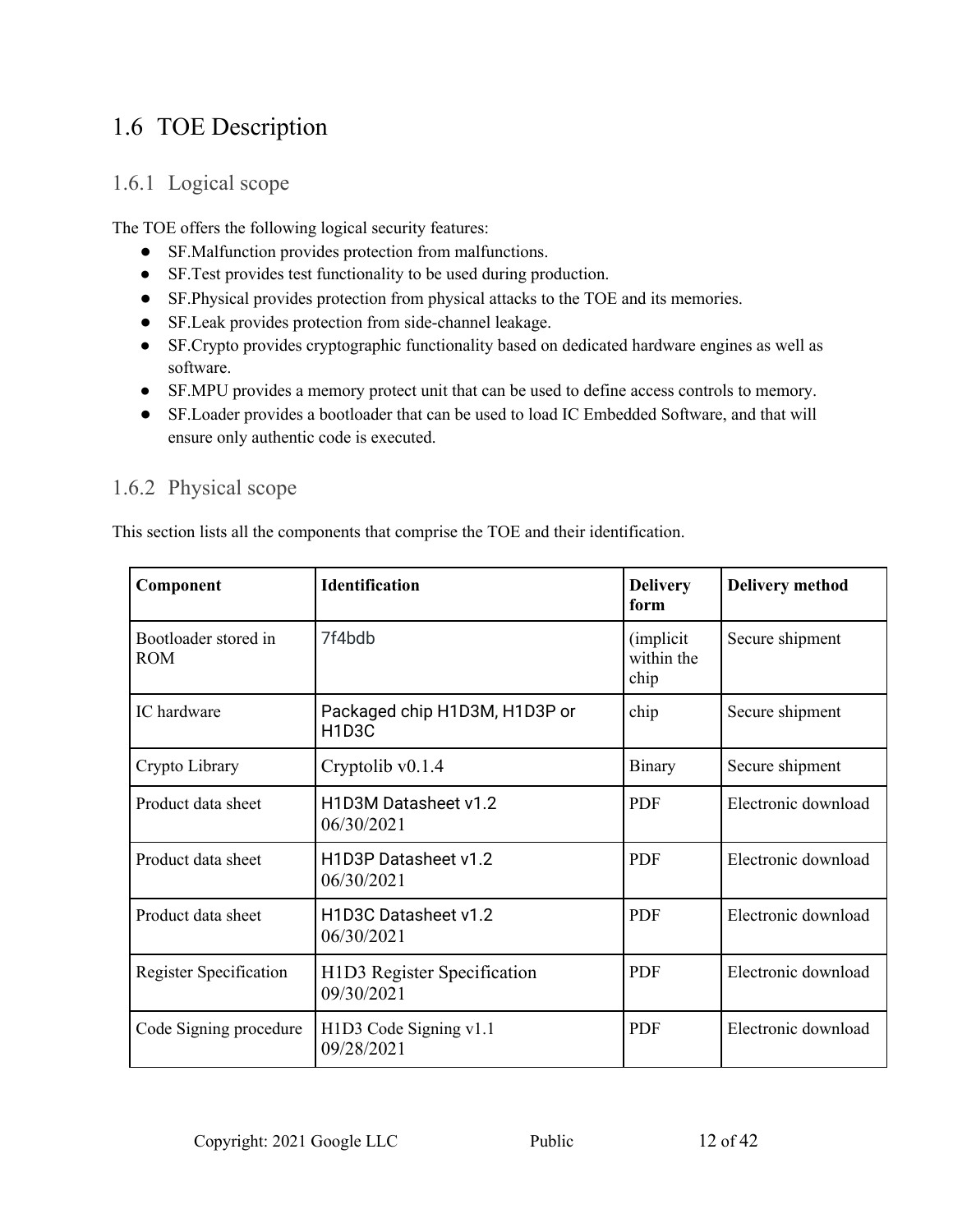| Flashing manual             | H1D3 SPI flashing instructions v1.2<br>10/8/2021                  | <b>PDF</b> | Electronic download |
|-----------------------------|-------------------------------------------------------------------|------------|---------------------|
| <b>CPU Reference Manual</b> | Soteria Technical Reference Manual v1.3<br>10/8/2021              | <b>PDF</b> | Electronic download |
| Preparatory Guidance        | H1D3 Preparatory Guidance v1.3<br>10/8/2021                       | <b>PDF</b> | Electronic download |
| <b>User Guidance</b>        | H1D3 User Guidance v1.3<br>09/28/2021                             | <b>PDF</b> | Electronic download |
| Crypto User Guidance        | Cryptolib v0.1.4 API User Guidance                                | <b>PDF</b> | Electronic download |
| Crypto User Guidance        | Addendum Cryptolib v0.1.4 API User<br>Guidance v1.4<br>06/14/2021 | <b>PDF</b> | Electronic download |

Software running on the TOE is only developed by Google internal customers which are given access to the guidance documentation through Google Drive on a need-to-know basis.

Contract manufacturer (CM) integrating the TOE have access to the datasheet through the TOE distributor (GUC) using sFTP.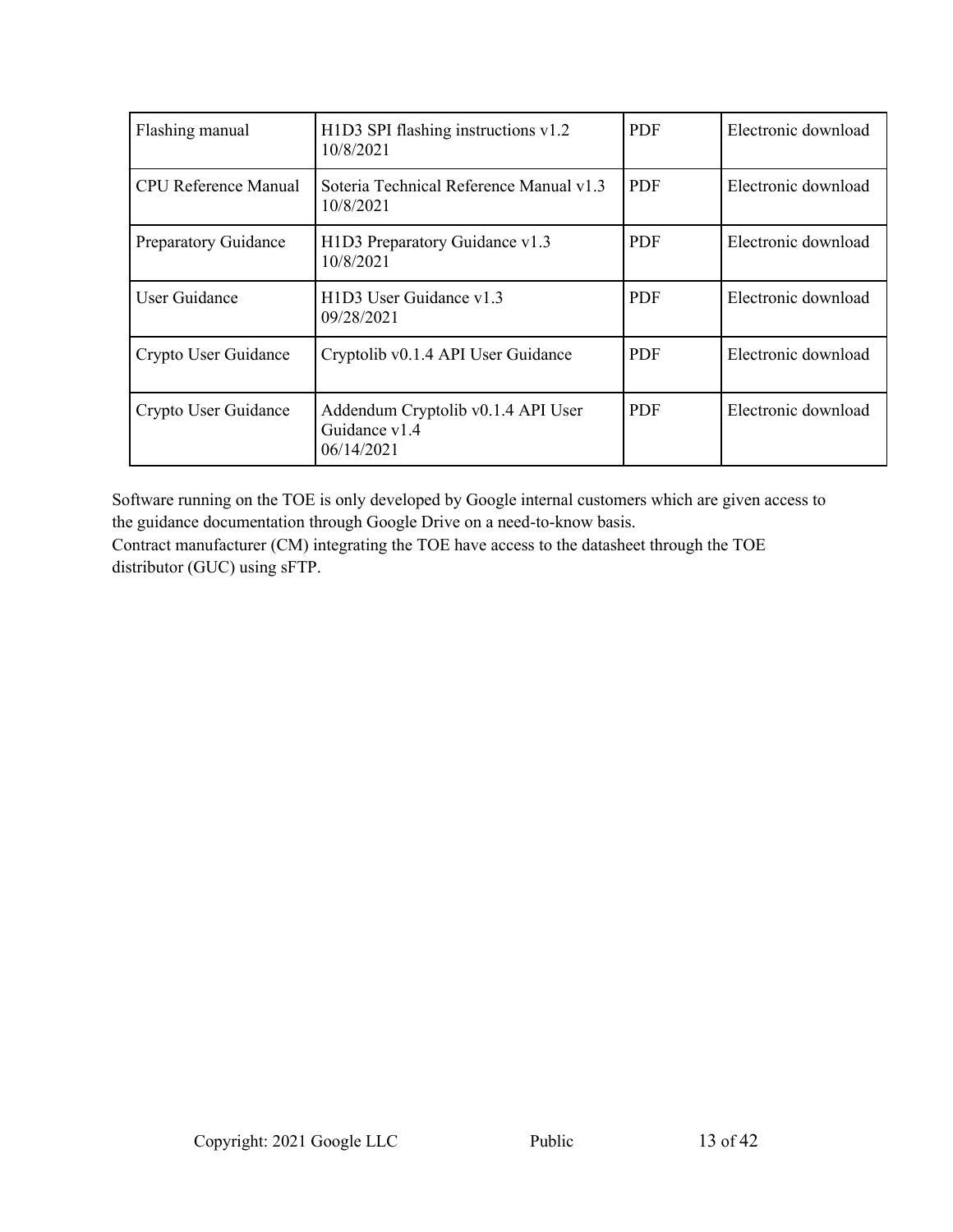# **2 Conformance Claim**

## 2.1 CC conformance claim

H1D3 Secure Microcontroller with Crypto Library v0.1.4 and this Security Target claim conformance to version 3.1 Revision 5 of the Common Criteria for Information Technology Security Evaluation. This conformance is Part 2 extended and Part 3 conformant.

The following specification applies:

- Common Criteria for Information Technology Security Evaluation, Part 1 Introduction and general model, version 3.1, Revision 5, April 17
- Common Criteria for Information Technology Security Evaluation, Part 2 Security functional components, version 3.1, Revision 5, April 17
- Common Criteria for Information Technology Security Evaluation, Part 3 Security assurance components, version 3.1, Revision 5, April 17
- Common Methodology for Information Technology Security Evaluation, Version 3.1, Revision 5, April 2017

## 2.2 PP and package claims

This security target claims strict conformance to "Security IC Platform Protection Profile with Augmentation Packages", Version 1.0 referenced BSI-PP-0084-2014.

The following packages defined in the Protection Profile are also claimed:

- Package TDES
- Package AES
- Package Hash functions (SHA-256)

This Security Target claims the same augmented package as the Protection Profile:

- EAL4 augmented with ATE\_DPT.2<sup>2</sup>, ALC\_DVS.2 and AVA\_VAN.5.

## 2.3 Conformance Claim Rationale

The description of H1D3 Secure Microcontroller with Crypto Library v0.1.4 in Section 1 of this Security Target is consistent with the TOE definition in Section 1.2.2 of the Protection Profile. Specifically, the TOE consists of:

- Security IC (H1D3 Secure Microcontroller)
- IC Dedicated Software (Crypto Library v0.1.4)
- Guidance documentation describing usage of the TOE

<sup>2</sup> ATE DPT.2 used to be part of EAL4 in an earlier version of the CC standard

Copyright: 2021 Google LLC Public 14 of 42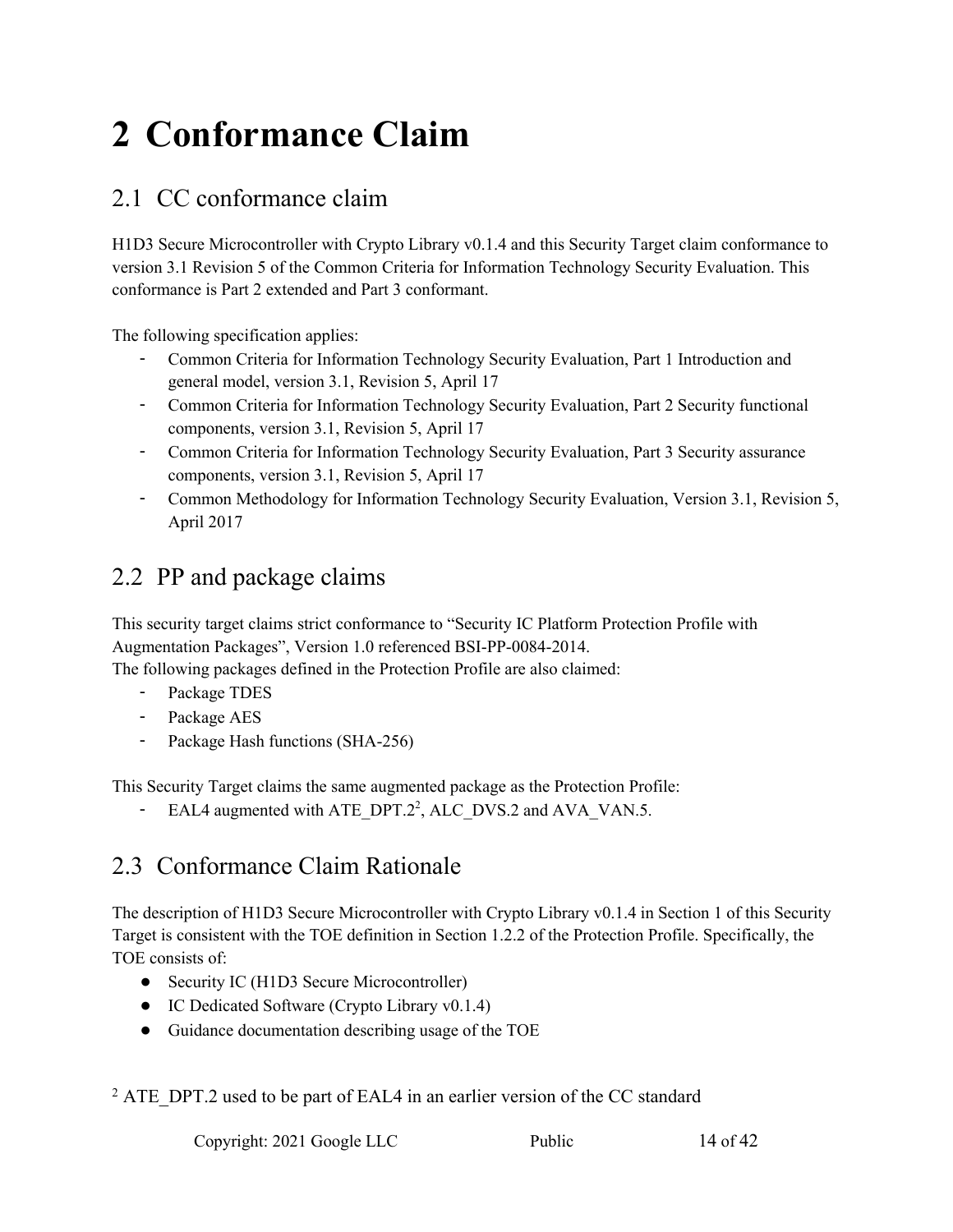This is consistent with paragraphs 9 and 10 in Section 1.2.2 of the Protection Profile.

In addition to the pre-defined packages from the Protection Profile, the following other cryptographic services are provided by the TOE:

- RSA
- ECDSA
- ECDH
- HMAC-256

Finally, the following other services are provided by the TOE:

- MPU
- Loader for authenticated data

The statement of security problem definition in this ST is consistent with the statement of security problem definition in the Protection Profile, because it consists of all standard threats, assumptions, and OSPs from the Protection Profile, as well as those defined in the augmentation packages that have been claimed. In order to address the additional services provided by the TOE, three additional OSPs P.Crypto-Service-Add, P.MPU, and P.Auth-Loader have been added in this ST. This does not conflict with the defined threats, assumptions, and OSPs from the Protection Profile, and is explicitly allowed as per Application Note 5 of the Protection Profile. The P.Auth-Loader policy is similar to the Loader Package 2 defined in the Protection Profile, except that the functionality provided by this TOE does not use a trusted channel but it ensures that only authentic data is accepted.

Furthermore, the statement of security objectives in this ST is consistent with the statement of security objectives in the Protection Profile, because it consists of all standard objectives for the TOE and for the operational environment from the Protection Profile, as well as those defined in the augmentation packages that have been claimed. Additional objectives for the TOE and environment have been added in order to enforce P.Crypto-Service-Add, P.MPU, and P.Auth-Loader, and these additional objectives do not mitigate any threats, enforce any OSPs, or address any assumptions from the Protection Profile as described in Section 4.3.

Finally, the statement of security requirements in this ST is consistent with the statement of security requirements in the Protection Profile, because it consists of all standard security functional requirements from the Protection Profile, as well as those defined in the augmentation packages that have been claimed. Additional SFRs have been added to meet the additional objectives defined in this Security Target. Two iterations are performed on the SFR component FCS\_RNG.1 in this Security Target: FCS\_RNG.1/TRNG and FCS\_RNG.1/DRBG. The TRNG iteration matches the SFR FCS\_RNG.1 from the Protection Profile by providing a *physical* random number generator. The additional requirement for a DRBG, which is not mandated by the Protection Profile, makes the security claims more strict as allowed in the context of strict conformance.

The SAR package claim in this Security Target is equal to the SAR package claim in the Protection Profile.

Copyright: 2021 Google LLC Public Public 15 of 42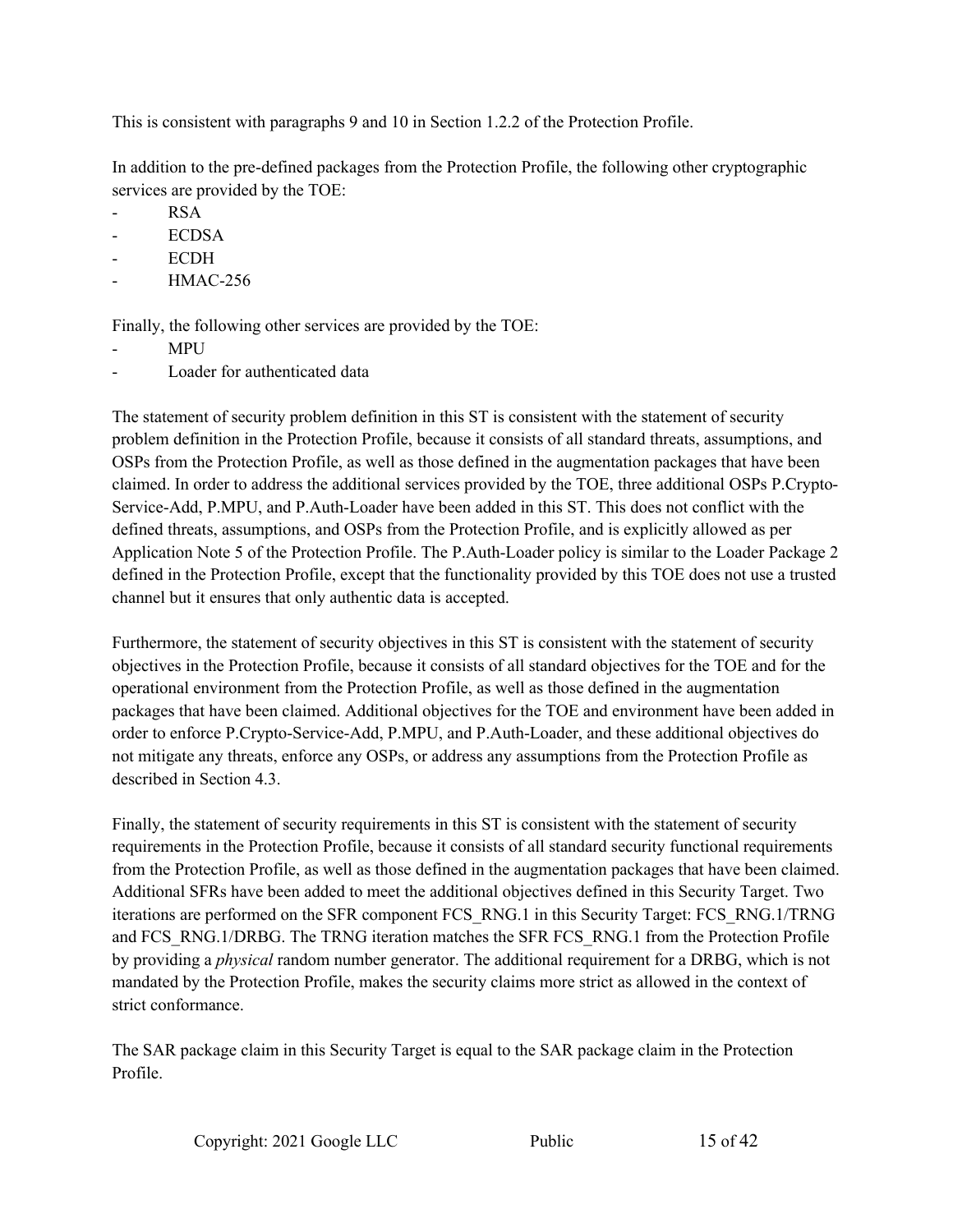# **3 Security Problem Definition**

## 3.1 Definition of assets

The assets protected by the TOE are

- the user data handled and stored in the Composite TOE
- the Security IC Embedded Software
- the security services provided by the TOE for the Security IC Embedded Software

The user data (including but not limited to the Security IC Embedded Software) are protected by the TOE security functionality in integrity while stored in Flash, SRAM, or OTP and confidentiality while stored in the Flash and SRAM areas. Additionally, the TOE security functionality ensures the correct operation of the provided security services.

The TOE security functionality is guaranteed by protecting the artifacts involved in the TOE life cycle.

The following artifacts are considered Restricted<sup>3</sup>:

- Design documentation
- Logical design data
- IC dedicated software
- Software development kit

The following artifacts are considered Critical<sup>1</sup> information and are protected as such:

- Configuration and pre-personalization data
- Test and calibration related data
- Samples with Debug enable

The following artifacts are considered Very Critical<sup>1</sup> information and are protected as such:

- Physical design data
- Photomasks

## 3.2 Threats

All threats defined in the Protection Profile including the claimed packages are applicable to this Security Target and are included here by reference.

| <b>Name</b>   | <b>Title</b>                            |
|---------------|-----------------------------------------|
| T.Malfunction | Malfunction due to Environmental Stress |

 $3$ As defined by Application of Attack Potential to Smartcards and Similar Devices, version 3.0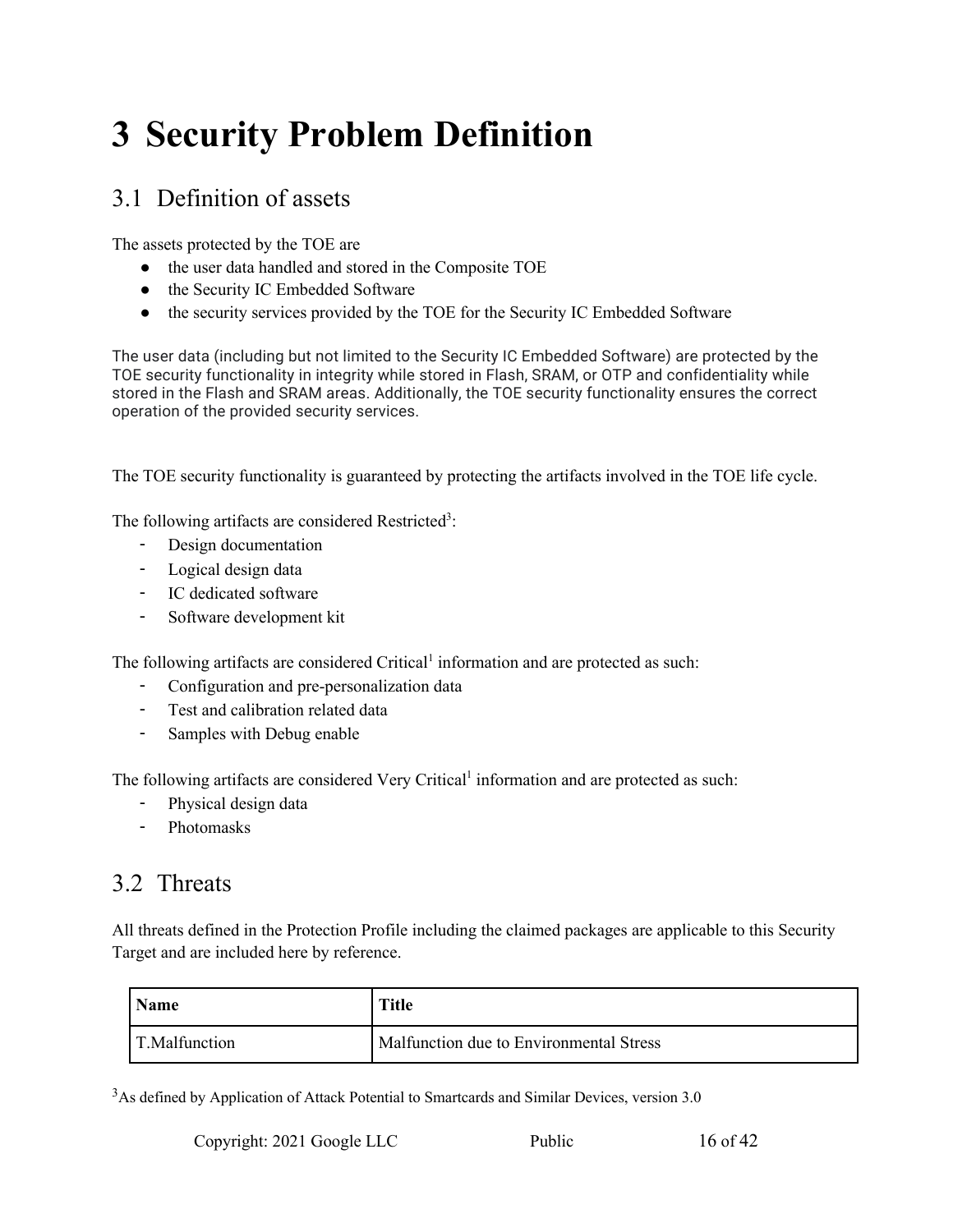| T.Abuse-Func            | Abuse of Functionality              |
|-------------------------|-------------------------------------|
| T.Phys-Probing          | Physical probing                    |
| T.Physical-Manipulation | Physical manipulation               |
| T.Leak-Inherent         | <b>Inherent Information Leakage</b> |
| T.Leak-Forced           | Forced Information leakage          |
| <b>T.RND</b>            | Deficiency of Random Numbers        |

## 3.3 Organizational Security policies

All OSPs defined in the Protection Profile including the claimed packages are applicable to this Security Target and are included here by reference.

| <b>Name</b>      | Title                                                |
|------------------|------------------------------------------------------|
| P.Process-TOE    | Identification during TOE Development and Production |
| P.Crypto-Service | Cryptographic services of the TOE                    |

Additionally, the following OSPs are defined to include additional services not yet covered by augmentation packages of the Protection Profile.

| <b>Name</b>          | <b>Title</b>                                                                                                                                                                                                                                                                                                                                          |
|----------------------|-------------------------------------------------------------------------------------------------------------------------------------------------------------------------------------------------------------------------------------------------------------------------------------------------------------------------------------------------------|
| P.Crypto-Service-Add | Additional cryptographic services of the TOE<br>The TOE provides additional secure hardware based cryptographic<br>services for the IC Embedded Software.                                                                                                                                                                                             |
| <b>P.MPU</b>         | Memory Protection Unit<br>The TOE provides an MPU that can be used to define memory<br>access control based on regions in memory.                                                                                                                                                                                                                     |
| P.Auth-Loader        | Loader for authenticated data<br>The Loader functionality verifies the authenticity and version of the<br>IC Embedded Software at boot time in order to ensure that only<br>authentic IC Embedded Software are accepted, and that it is not<br>possible to downgrade the IC Embedded Software by rolling back to<br>an earlier but authentic version. |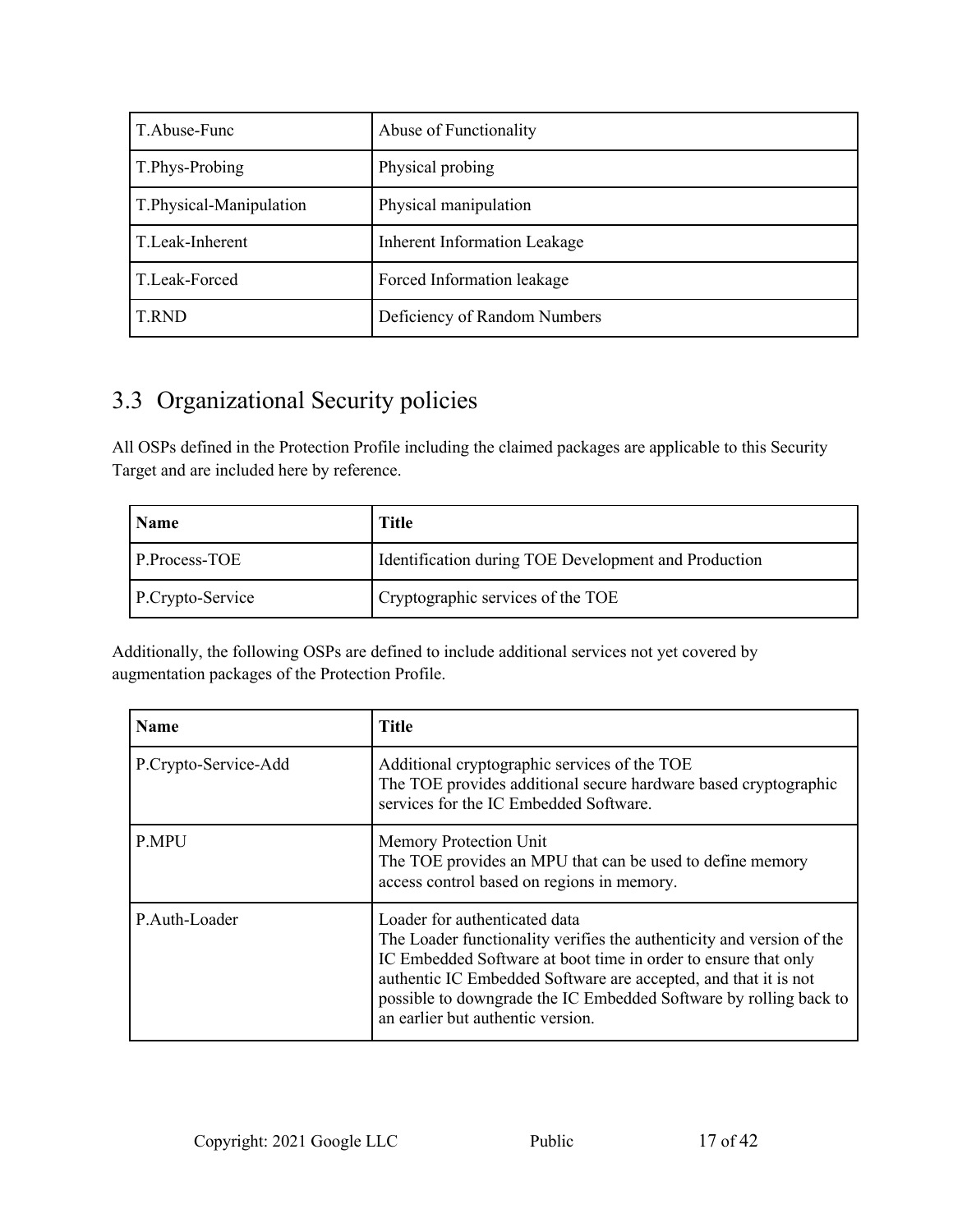## 3.4 Security Assumptions

All assumptions defined in the Protection Profile including the claimed packages are applicable to this Security Target and are included here by reference.

| <b>Name</b>      | <b>Title</b>                                               |
|------------------|------------------------------------------------------------|
| A.Process-Sec-IC | Protection during Packaging, Finishing and Personalisation |
| A.Resp-Appl      | Treatment of user data of the Composite TOE                |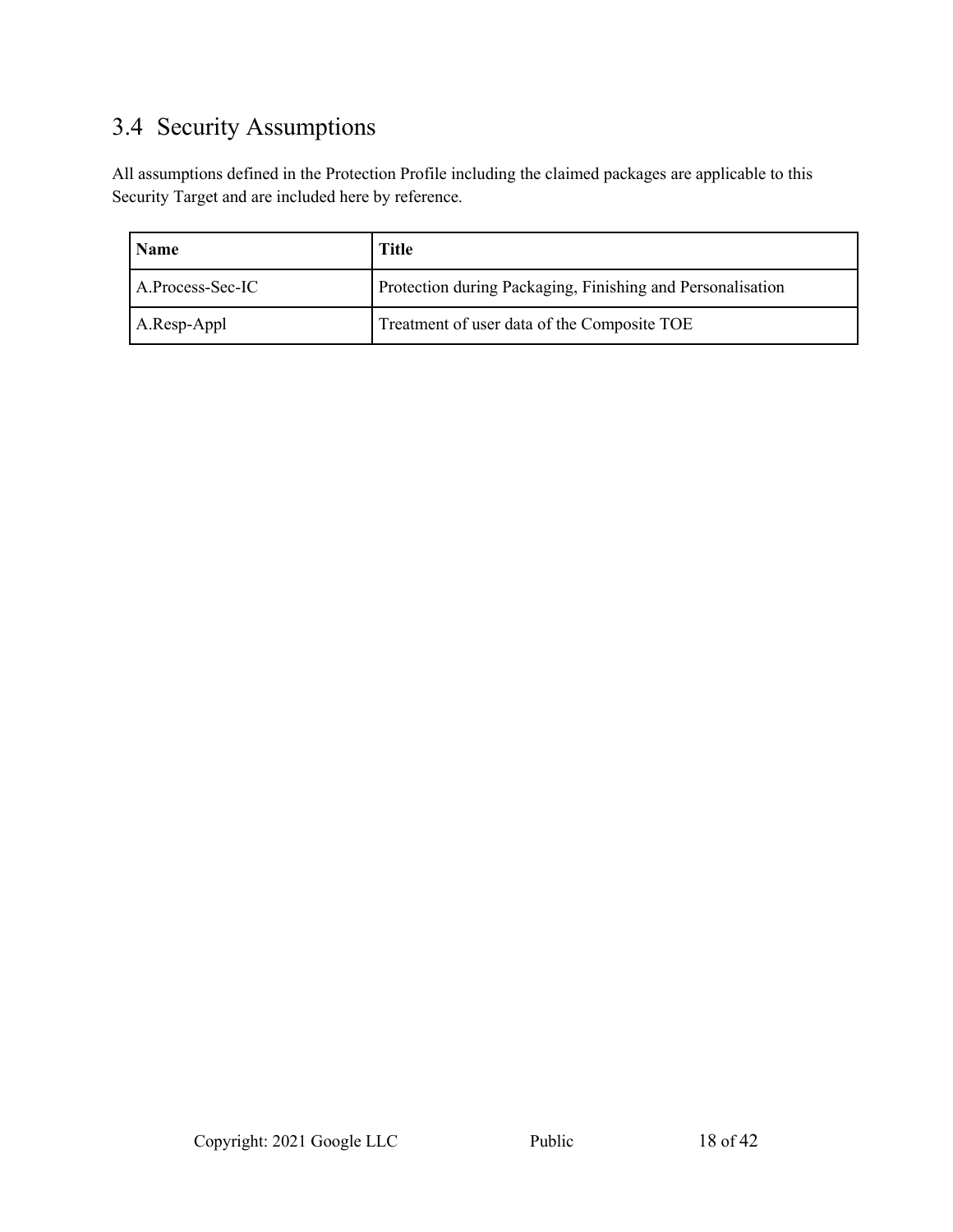# **4 Security Objectives**

## 4.1 TOE security objectives

All TOE security objectives defined in the Protection Profile including the claimed packages are applicable to this Security Target and are included here by reference.

| <b>Name</b>         | <b>Title</b>                                    |
|---------------------|-------------------------------------------------|
| O.Malfunction       | Protection against malfunctions                 |
| O.Abuse-Func        | Protection against Abuse of Functionality       |
| O.Phys-Probing      | Protection against Physical Probing             |
| O.Phys-Manipulation | Protection against Physical Manipulation        |
| O.Leak-Inherent     | Protection against Inherent Information Leakage |
| O.Leak-Forced       | Protection against Forced Information Leakage   |
| O.RND               | <b>Random Numbers</b>                           |
| O.Identification    | <b>TOE</b> Identification                       |
| O.TDES              | Cryptographic service Triple-DES                |
| O.AES               | Cryptographic service AES                       |
| O.SHA               | Cryptographic service Hash function             |

Additionally, the following security objectives are defined for the TOE, corresponding to services that are provided by the TOE:

| <b>Name</b> | Title and description                                                                                                                                                      |
|-------------|----------------------------------------------------------------------------------------------------------------------------------------------------------------------------|
| O.CMAC      | Cryptographic service CMAC<br>The TOE provides secure hardware based cryptographic services<br>implementing AES CMAC for computing Message<br><b>Authentication Codes.</b> |
| O.RSA       | Cryptographic service RSA<br>The TOE provides secure hardware based cryptographic services<br>implementing RSA for signature verification.                                 |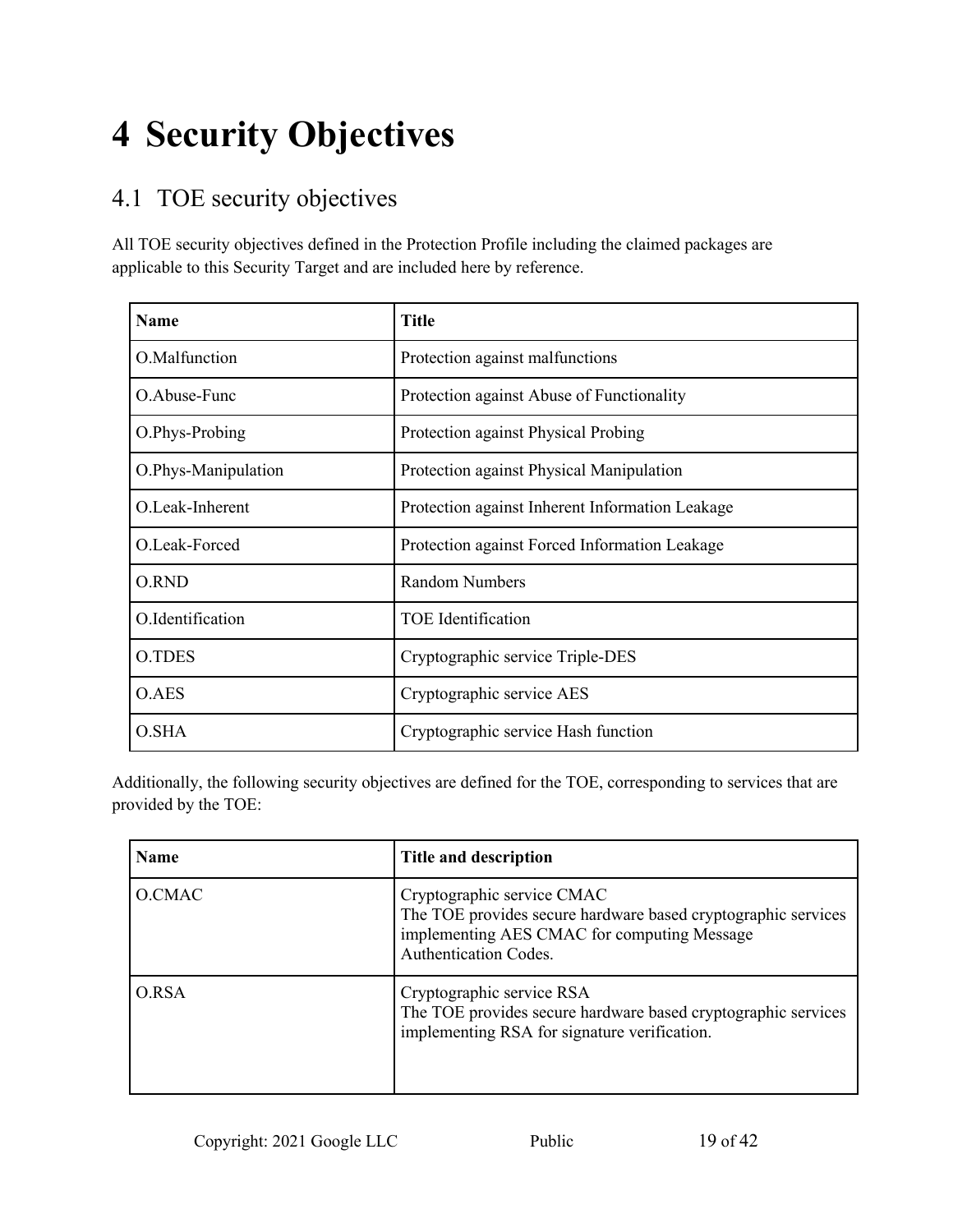| O.ECC         | Cryptographic service ECC<br>The TOE provides secure hardware based cryptographic services<br>implementing ECC key generation.                                                                                                                     |
|---------------|----------------------------------------------------------------------------------------------------------------------------------------------------------------------------------------------------------------------------------------------------|
| O.ECDSA       | Cryptographic service ECDSA<br>The TOE provides secure hardware based cryptographic services<br>implementing ECDSA for signature generation, and signature<br>verification.                                                                        |
| O.ECDH        | Cryptographic service ECDH<br>The TOE provides secure hardware based cryptographic services<br>implementing ECDH for key exchange.                                                                                                                 |
| O.HMAC        | Cryptographic service HMAC<br>The TOE provides secure hardware based cryptographic services<br>implementing the keyed hash HMAC-SHA256 algorithm for<br>computing Message Authentication Codes.                                                    |
| <b>O.MPU</b>  | Memory Protection Unit<br>The TSF enforces an access control policy on the memory based<br>on user-configured memory regions.                                                                                                                      |
| O.Auth-Loader | Loader data authentication<br>The TSF supports loading the IC Embedded Software, and<br>authentication of the IC Embedded Software at boot time. It also<br>performs self-tests of the boot code to ensure the integrity of this<br>functionality. |

## 4.2 Development and operational environment security

4.2.1 Security objectives for the Security IC Embedded Software

All security objectives for the Security IC Embedded Software defined in the Protection Profile are applicable to this Security Target and are included here by reference.

| Name         | Title                                       |
|--------------|---------------------------------------------|
| OE.Resp-Appl | Treatment of user data of the Composite TOE |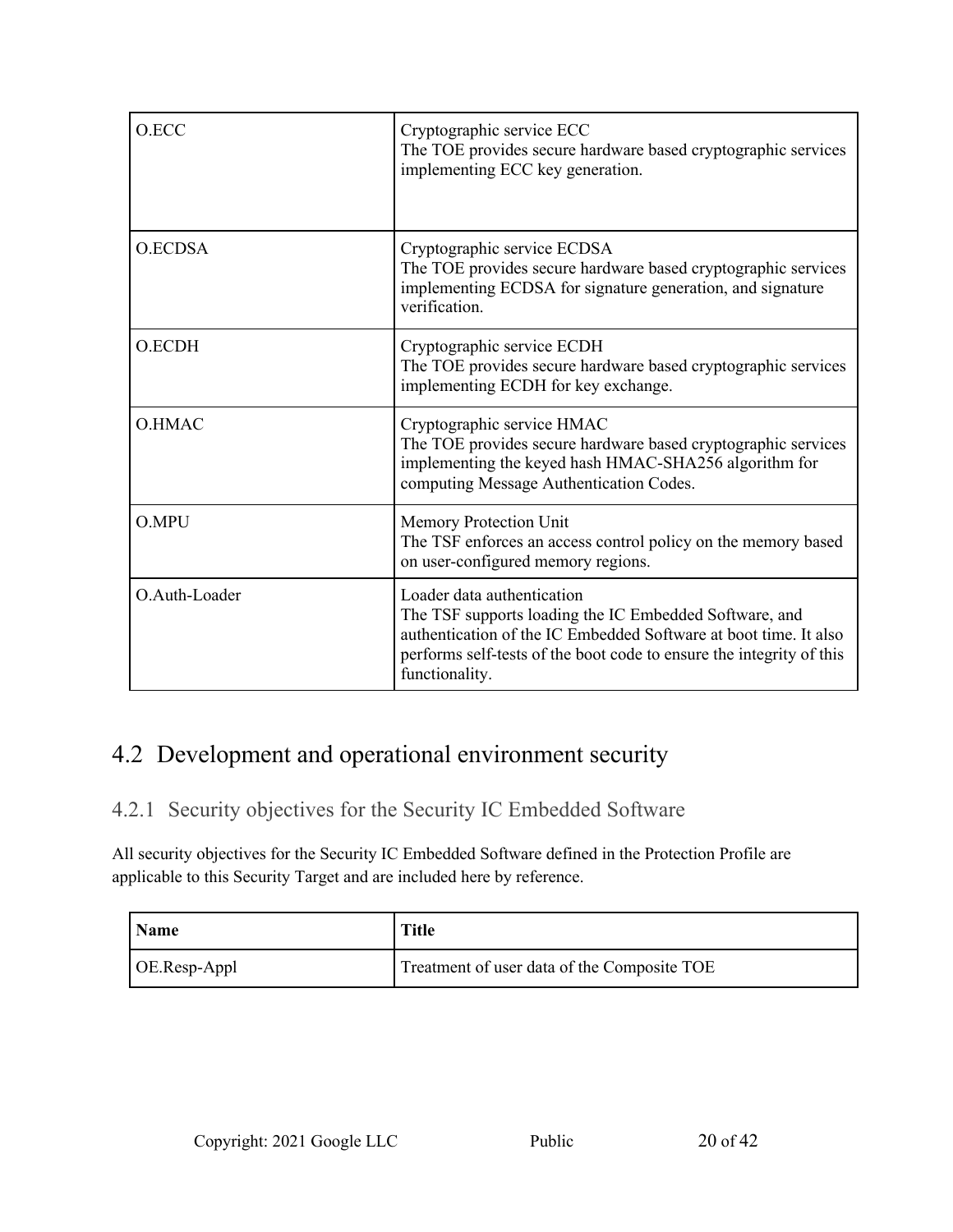### 4.2.2 Security objectives for the operational environment

All security objectives for the operational environment defined in the Protection Profile are applicable to this Security Target and are included here by reference.

| <b>Name</b>       | Title                                             |
|-------------------|---------------------------------------------------|
| OE.Process-Sec-IC | Protection during composite product manufacturing |

Additionally, the following objective for the environment is defined in this Security Target.

| <b>Name</b>     | <b>Title</b>                                                                                                                                                                                                                                                                                       |
|-----------------|----------------------------------------------------------------------------------------------------------------------------------------------------------------------------------------------------------------------------------------------------------------------------------------------------|
| OE.Auth-Loading | Authenticity of the IC Embedded Software<br>The authorized user must support the capability to provide the<br>authenticity proof of the IC Embedded Software. Additionally,<br>the authorized user must use the dedicated memory in order to<br>prevent downgrade attacks on the software version. |

## 4.3 Security objectives rationale

For the standard threats, assumptions, and OSPs from the Protection Profile, as well as those defined in the augmentation packages that have been claimed, the security objectives rationale is exactly as described in the Protection Profile and hence it is not repeated here.

For the OSPs defined in this Security Target, the following table gives an overview how the OSPs are addressed by the objectives:

| <b>Assumption, Threat, or OSP</b> | <b>Security Objectives</b>                              |
|-----------------------------------|---------------------------------------------------------|
| P.Crypto-Services-Add             | O.CMAC<br>O.RSA<br>O.ECC<br>O.ECDSA<br>O.ECDH<br>O.HMAC |
| P.MPU                             | <b>O.MPU</b>                                            |
| P.Auth-Loader                     | O.Auth-Loader<br>OE.Auth-Loading                        |

The justification related to the OSP P.Crypto-Services-Add is as follows: The OSP is defined to provide additional secure hardware based cryptographic services for the IC Embedded Software, and each of the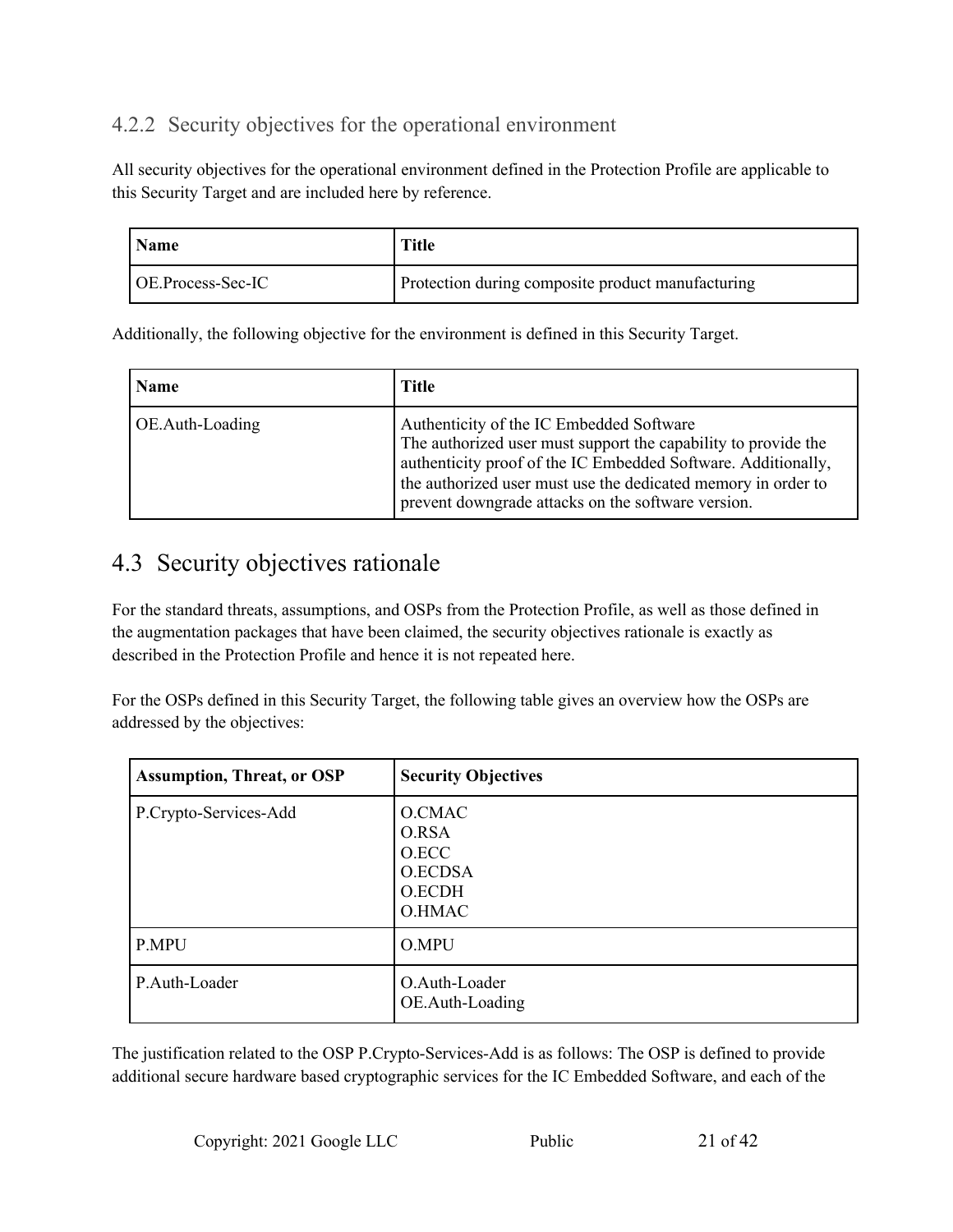objectives O.CMAC, O.RSA, O.ECDSA, O.ECDH, and O.HMAC requires to provide a specific secure hardware based cryptographic service. Therefore, each objective contributes to addressing the OSP, and conversely the OSP is covered by these objectives.

The justification related to the OSP P.MPU is as follows: The OSP requires that a service is provided, and this service is directly implemented by the objective O.MPU.

The justification related to the OSP P.Auth-Loader is as follows: The OSP is directly implemented by the security objective for the TOE O.Auth-Loader and the security objective for the operational environment OE.Auth-Loading.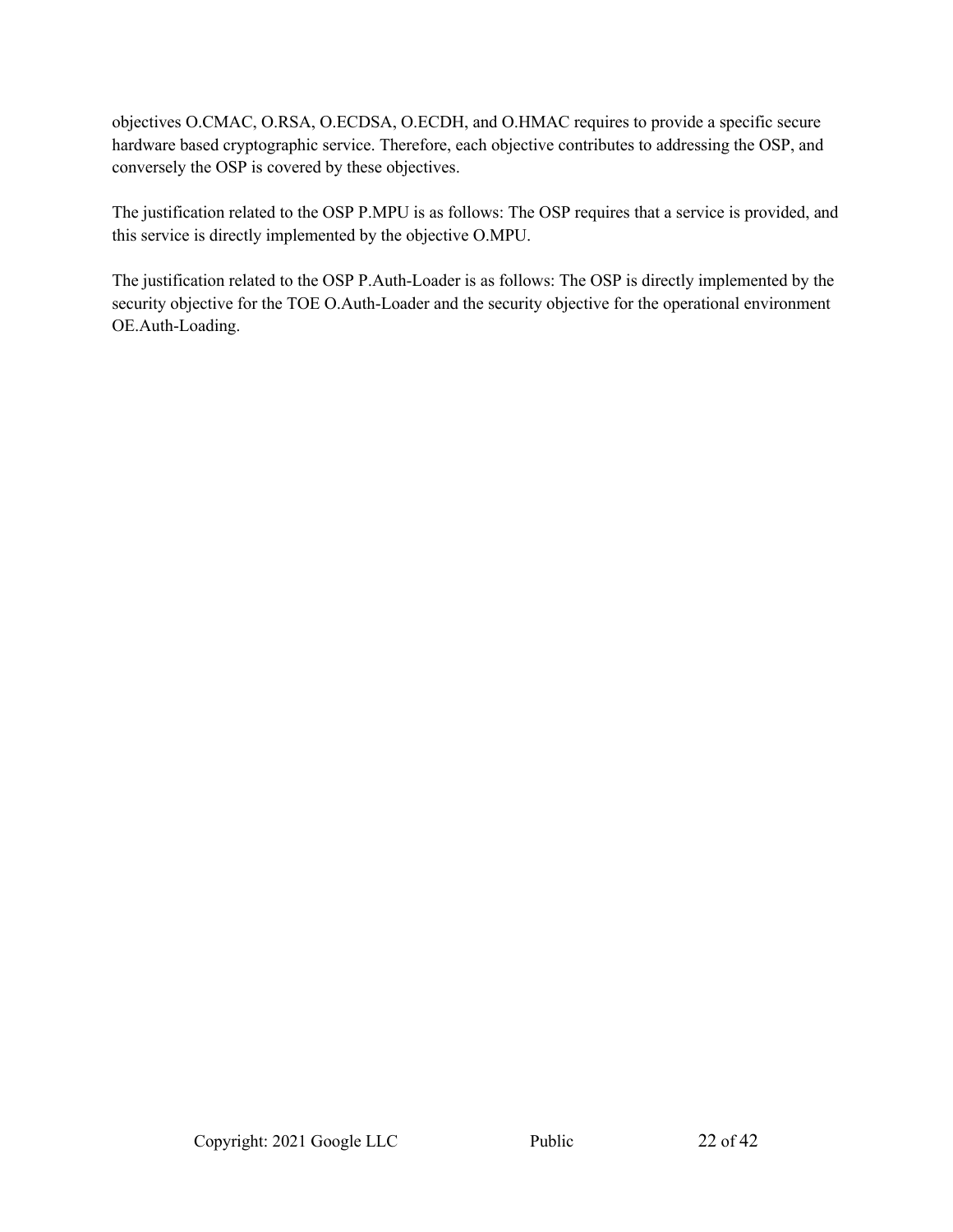# **5 Extended Components Definition**

## 5.1 From the underlying Protection Profile

The certified PP defines the following extended components, FCS\_RNG.1, FMT\_LIM.1, FMT\_LIM.2, FAU\_SAS.1 and FDP\_SDC.1 and they are included here by reference.

| Name      | <b>Title</b>                    |
|-----------|---------------------------------|
| FCS RNG.1 | <b>Random Number Generation</b> |
| FMT LIM.1 | Limited capabilities            |
| FMT LIM.2 | Limited availability            |
| FAU SAS.1 | Audit storage                   |
| FDP SDC.1 | Stored data confidentiality     |

# 5.2 Defined in this Security Target

No additional extended components are defined in this Security Target.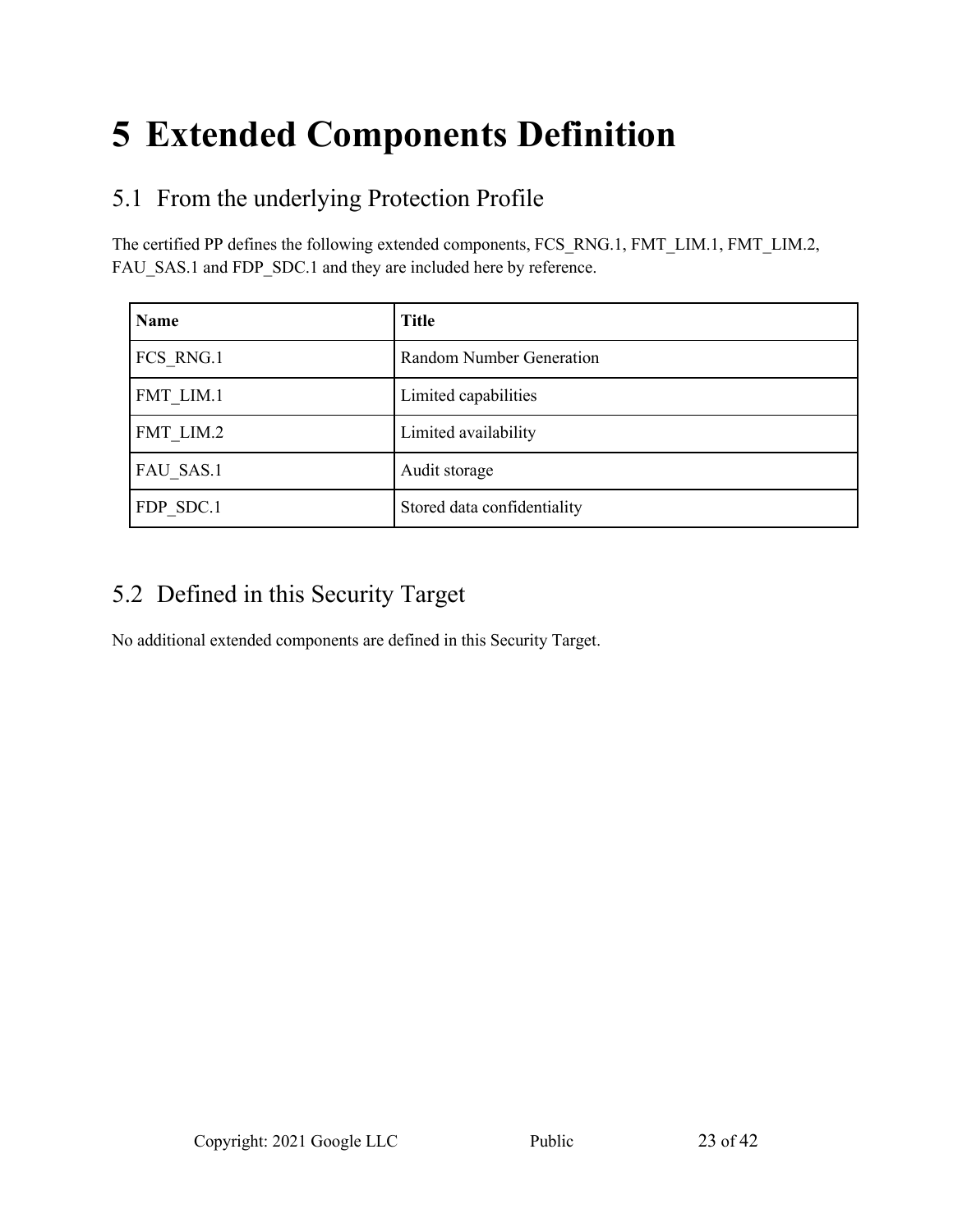# **6 Security Requirements**

All Security Functional Requirements (SFRs) of the TOE are presented in the following sections to support a better understanding of the combination of the PP and this Security Target. It is clearly stated which subset of SFRs is taken from the underlying protection profile or its functional packages and which are newly introduced.

Regarding the Security Assurance Requirements, the package claim is equal to that of the claimed Protection Profile as described in Section 2. As such, the SARs are included here by reference from the Protection Profile, including all performed operations.

## 6.1 Security Functional Requirements from the PP

### 6.1.1 Standard SFRs from the PP

The following table lists the standard SFRs from the Protection Profile that do not have any open operations. No refinements have been performed on these SFRs in this Security Target, and they are included by reference to the Protection Profile.

| <b>Name</b> | <b>Title</b>                                |
|-------------|---------------------------------------------|
| FRU FLT.2   | <b>Limited Fault Tolerance</b>              |
| FPT FLS.1   | Failure with preservation of secure state   |
| FMT LIM.1   | Limited capabilities                        |
| FMT LIM.2   | Limited availability                        |
| FPT PHP.3   | Resistance to Physical Attack               |
| FDP ITT.1   | Basic internal transfer protection          |
| FPT ITT.1   | Basic internal TSF data transfer protection |
| FDP IFC.1   | Subset information flow control             |

Additionally, the other standard SFRs from the Protection Profile have open operations. The following describes how these open operations are completed in this Security Target. Assignments and selections that were already completed in the PP are indicated with underlined text, whereas operations that have been performed in this ST are indicated as follows: assignments and selections are indicated by italicized text, iterations are performed by appending a forward slash (/) and a unique tag to the SFR, and refinements are indicated by strikethrough when text is removed or by bold-faced text when text is added.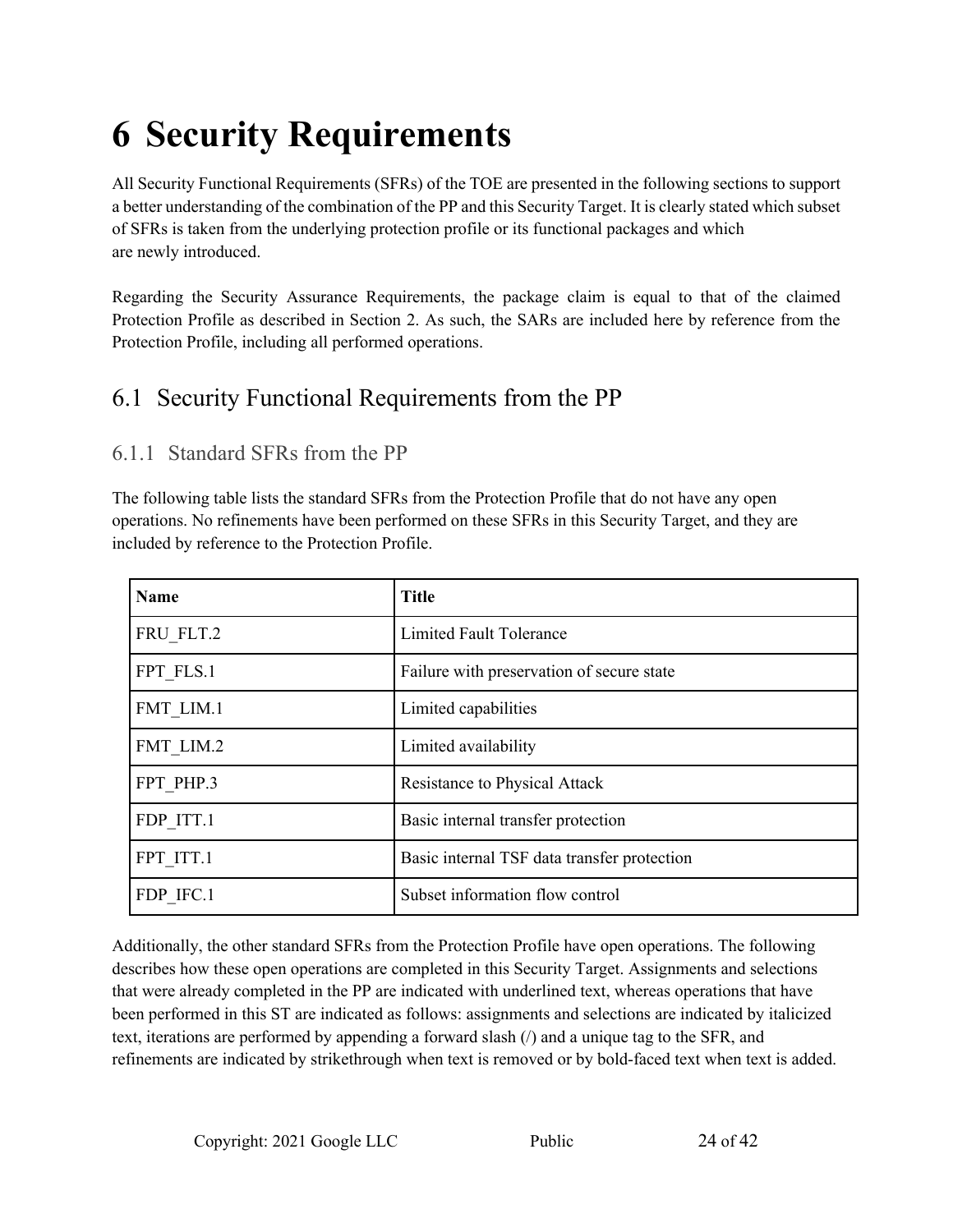The component FCS\_RNG.1 from the Protection Profile has been iterated twice in this Security Target, i.e., to FCS\_RNG.1/TRNG and FCS\_RNG.1/DRBG. The iteration FCS\_RNG.1/TRNG corresponds to the SFR FCS\_RNG.1 from the Protection Profile and finishes the operations that remain open in the Protection Profile. The iteration FCS\_RNG.1/DRBG is based on the extended component and provides an additional deterministic random number generator as a service to the IC Security Embedded Software.

#### **FAU\_SAS.1 Audit storage**

**FAU SAS.1.1** The TSF shall provide the test process before TOE Delivery with the capability to store

- *Initialization Data, Pre-personalisation Data, Public key for IC Embedded Software verification* in the *ROM area*.
- *Rollback counter, OTP data* in the *OTP area.*

#### **FDP\_SDC.1 Stored data confidentiality**

**FDP\_SDC.1.1** The TSF shall ensure the confidentiality of the information of the user data while it is stored in the *Flash, and SRAM areas*.

#### **FDP\_SDI.2 Stored data integrity monitoring and action**

**FDP** SDI.2.1 The TSF shall monitor user data stored in containers controlled by the TSF for

- *ROM: persistent errors*
- *SRAM: single-bit errors per byte*
- *OTP: CRC-16 errors*
- *Flash: RSA-2048 signature*

on all objects, based on the following attributes: *ROM, SRAM, OTP, Flash*.

#### **FDP** SDI.2.2 Upon detection of a data integrity error, the TSF shall

- *ROM, Flash: do not boot*
- *SRAM and OTP: raise an alarm*.

#### **FCS\_RNG.1/TRNG Random number generation – TRNG**

*entropy source*.

output.

**FCS\_RNG.1.1/TRNG** The TSF shall provide a *physical* random number generator that implements: (PTG.2.1) A total failure test detects a total failure of entropy source immediately when the RNG has started. When a total failure is detected, no random numbers will be

- (PTG.2.2) If a total failure of the entropy source occurs while the RNG is being operated, the RNG *prevents the output of any internal random number that depends on some raw random numbers that have been generated after the total failure of the*
- (PTG.2.3) The online test shall detect non-tolerable statistical defects of the raw random number sequence (i) immediately when the RNG has started, and (ii) while the RNG is being operated. The TSF must not output any random numbers before the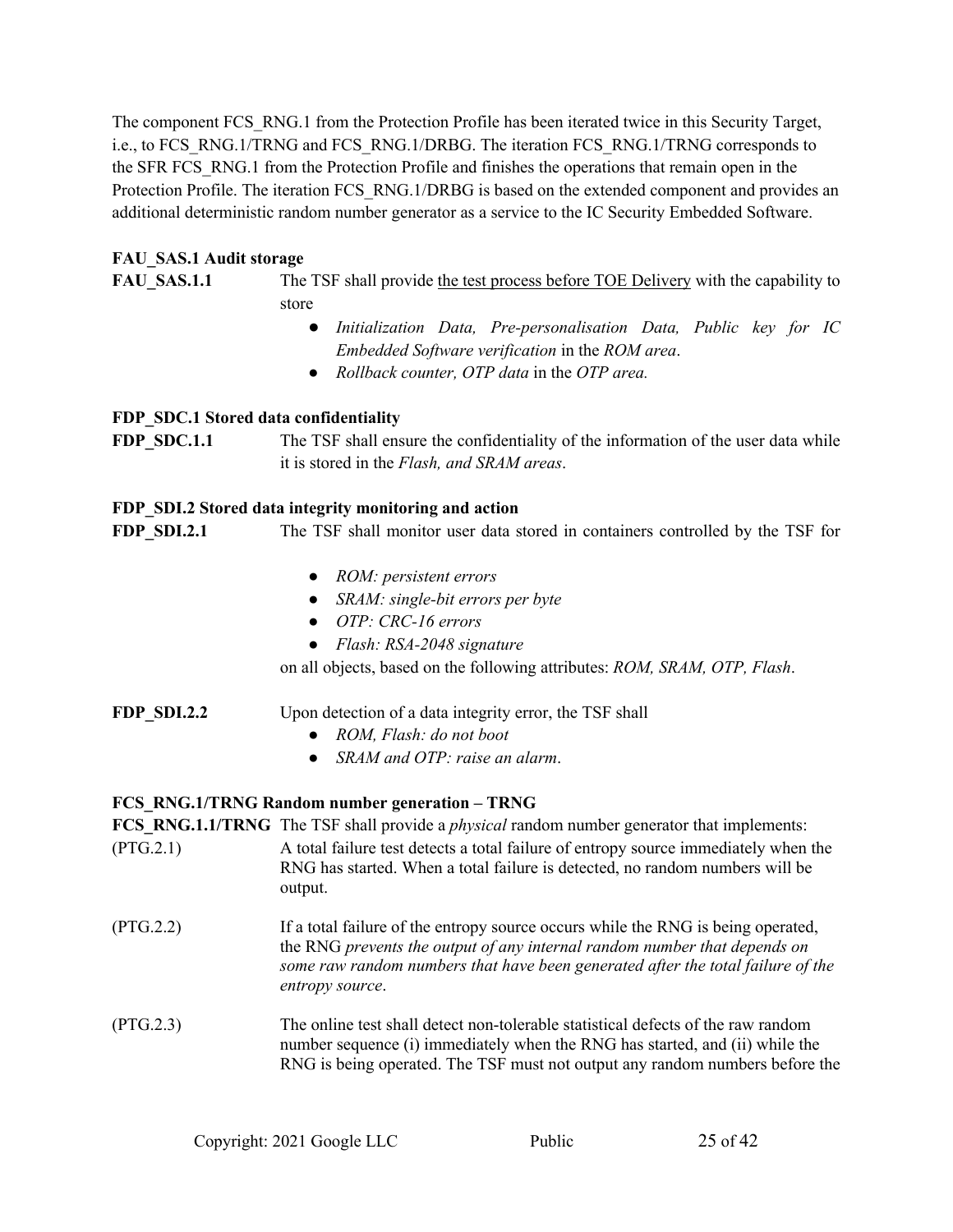power-up online test has finished successfully or when a defect has been detected.

#### (PTG.2.4) The online test procedure shall be effective to detect non-tolerable weaknesses of the random numbers soon.

(PTG.2.5) The online test procedure checks the quality of the raw random number sequence. It is triggered *continuously*. The online test is suitable for detecting non-tolerable statistical defects of the statistical properties of the raw random numbers within an acceptable period of time.

|           | FCS RNG.1.2/TRNG The TSF shall provide bits that meet                                                       |
|-----------|-------------------------------------------------------------------------------------------------------------|
| (PTG.2.6) | Test procedure A does not distinguish the internal random numbers from output<br>sequences of an ideal RNG. |

(PTG.2.7) The average Shannon entropy per internal random bit exceeds 0.997.

#### **FCS\_RNG.1/DRBG Random number generation – DRBG**

**FCS\_RNG.1.1/DRBG** The TSF shall provide a *deterministic* random number generator that implements: (DRG.3.1) If initialized with a random seed *using a PTRNG of class PTG.2 as random source*, the internal state of the DRBG shall *have at least 250 bits of entropy*.

- (DRG.3.2) The DRBG provides forward secrecy.
- (DRG.3.3) The DRBG provides backward secrecy even if the current internal state is known.

#### **FCS\_RNG.1.2/DRBG** The TSF shall provide random numbers that meet:

- (DRG.3.4) The DRBG, initialized with a random seed *using a PTRNG of class PTG.2 as random source*, generates output for which *235* strings of bit length 128 are mutually different with probability at least  $I - 2^{-18}$ .
- (DRG.3.5) Statistical test suites cannot practically distinguish the random numbers from output sequences of an ideal DRBG. The random numbers must pass test procedure A
- 6.1.2 SFRs from claimed PP Packages
- 6.1.2.1 TDES package

#### **FCS\_COP.1/TDES Cryptographic operation – TDES**

FCS COP.1.1/TDES The TSF shall perform encryption and decryption in accordance with a specified cryptographic algorithm TDES in *ECB mode, CBC mode* and cryptographic key sizes *168 bit* that meet the following NIST SP 800-67 [21], NIST SP 800-38A [22]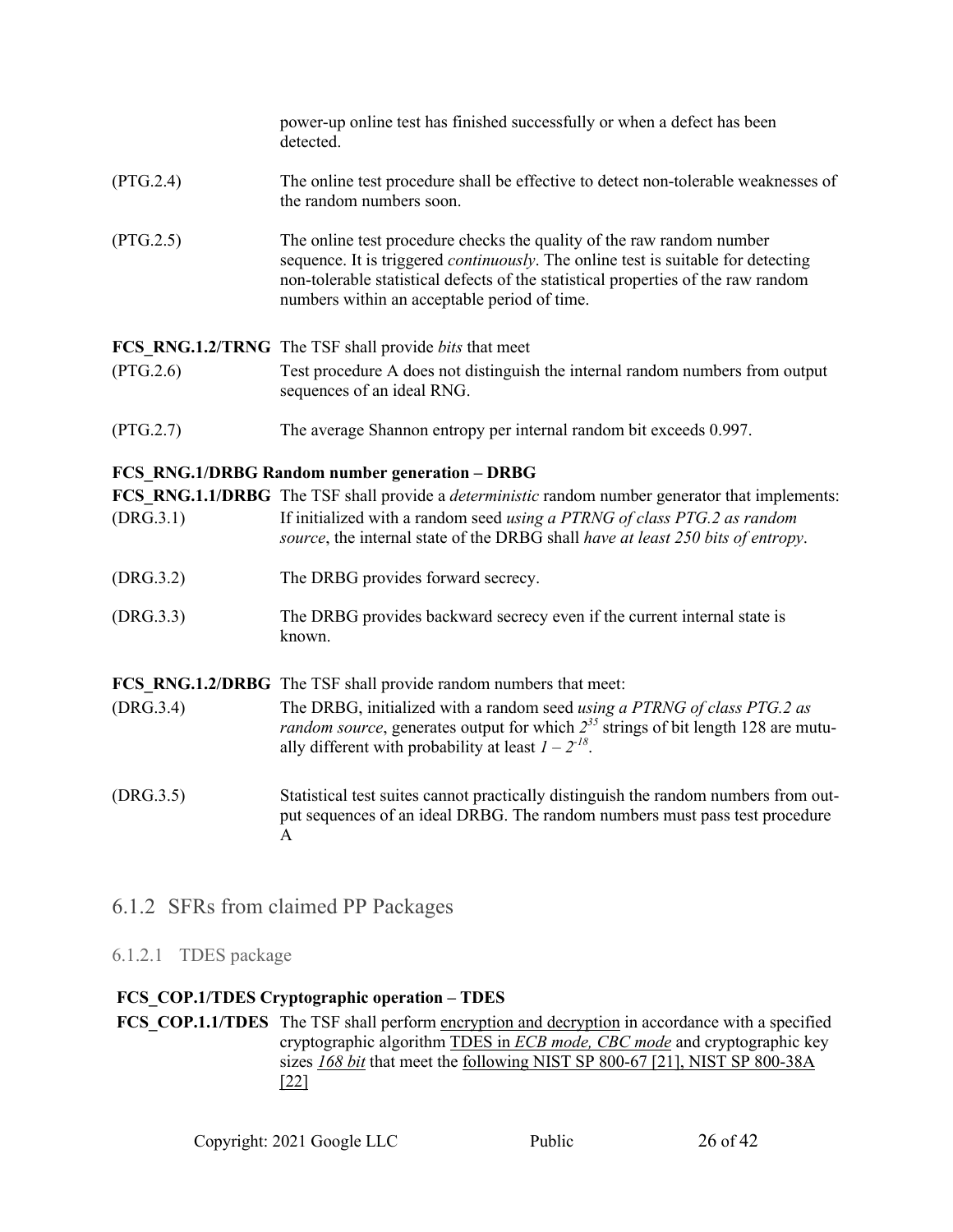**Application note**: the references [21] and [22] are from the Protection Profile.

#### **FCS\_CKM.4/TDES Cryptographic key destruction - TDES**

**FCS** CKM.4.1/TDES The TSF shall destroy cryptographic keys in accordance with a specified cryptographic key destruction method *overwriting with random numbers* that meets the following: *none*.

6.1.2.2 AES package

#### **FCS\_COP.1/AES Cryptographic operation – AES**

**FCS COP.1.1/AES** The TSF shall perform decryption and encryption in accordance with a specified cryptographic algorithm AES in *ECB mode, CBC mode, GCM mode, CTR mode* and cryptographic key sizes *128 bit, 192 bit, 256 bit* that meet the following: FIPS 197 [16] ], NIST SP 800-38A [22], **NIST SP800-38D**

**Application note**: the references [16] and [22] are from the Protection Profile.

#### **FCS\_CKM.4/AES Cryptographic key destruction - AES**

FCS CKM.4.1/AES The TSF shall destroy cryptographic keys in accordance with a specified cryptographic key destruction method *overwriting with random numbers* that meets the following: *none*.

6.1.2.3 Hash functions package

#### **FCS\_COP.1/SHA Cryptographic operation – SHA**

**FCS COP.1.1/SHA** The TSF shall perform hashing in accordance with a specified cryptographic algorithm *SHA-256* and cryptographic key sizes none that meet the following FIPS 180-4 [15]

**Application note**: the reference [15] is from the Protection Profile.

## 6.2 Security Functional Requirements added in this ST

### 6.2.1 Additional Cryptographic Services

#### **FCS\_COP.1/AES-CMAC Cryptographic operation – AES CMAC**

**FCS\_COP.1.1/AES-CMAC** The TSF shall **perform** *compute a message authentication code* in accordance with a specified cryptographic algorithm *AES CMAC* and cryptographic key sizes *128 bit, 192 bit, 256 bit* that meet the following: *NIST SP800-38B*.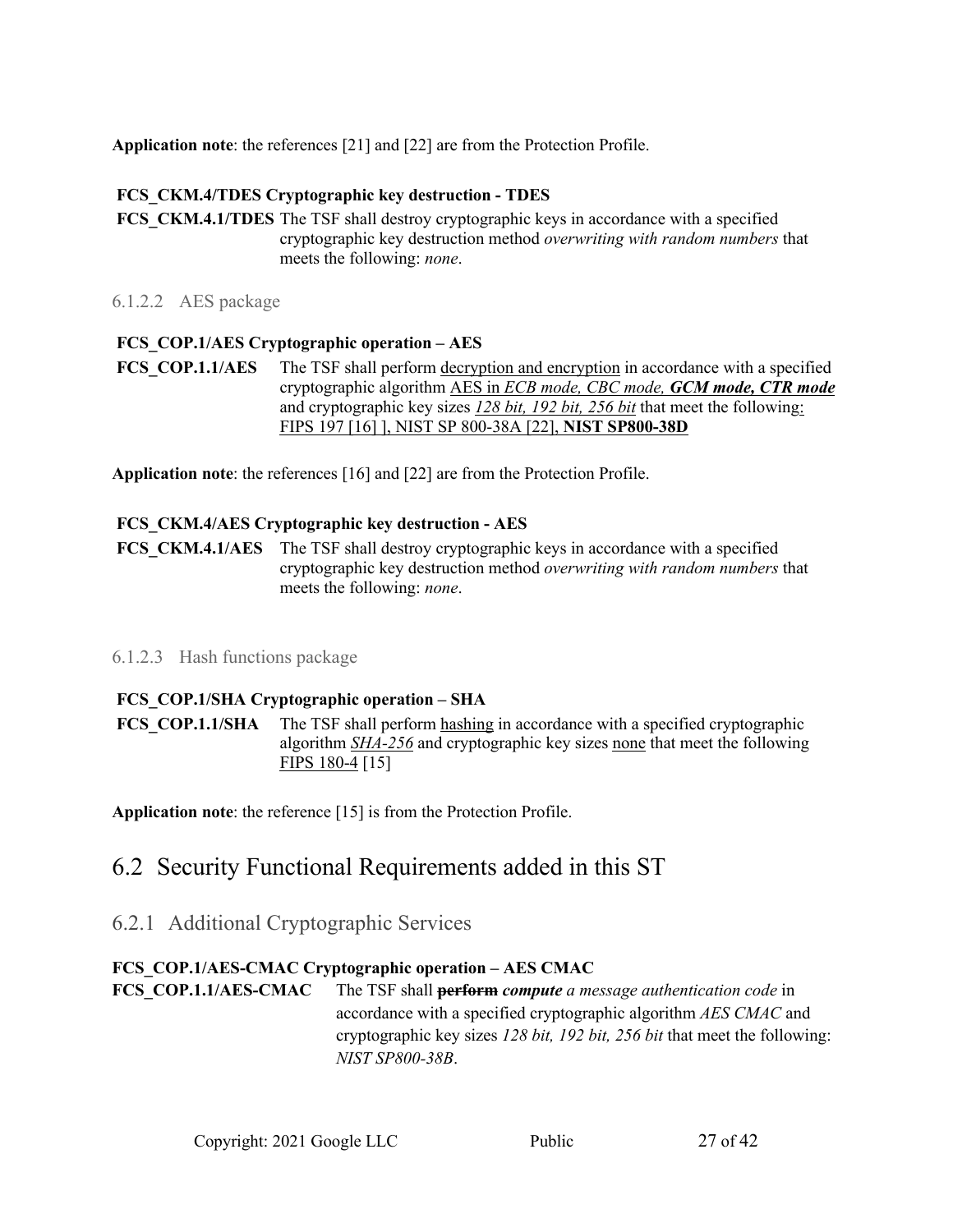#### **FCS\_COP.1/RSA Cryptographic operation – RSA**

| <b>FCS COP.1.1/RSA</b> | The TSF shall perform <i>signature verification</i> in accordance with a  |
|------------------------|---------------------------------------------------------------------------|
|                        | specified cryptographic algorithm RSA and cryptographic key sizes 2048    |
|                        | <i>bit</i> that meet the following: <i>RSASSA-PSS, RSASSA-PKCS1-V1 5.</i> |
|                        |                                                                           |

#### **FCS\_COP.1/ECDSA Cryptographic operation – ECDSA**

| <b>FCS COP.1.1/ECDSA</b> | The TSF shall perform signature generation and signature verification in |
|--------------------------|--------------------------------------------------------------------------|
|                          | accordance with a specified cryptographic algorithm ECDSA and            |
|                          | cryptographic key sizes 256 bit that meet the following: FIPS PUB 186-   |
|                          |                                                                          |
| <b>Application note:</b> | Only NIST P-256 is supported for ECDSA                                   |

#### **FCS\_CKM.1/ECC Cryptographic key generation – ECC**

**FCS\_CKM.1.1/ECC** The TSF shall generate cryptographic keys in accordance with a specified cryptographic key generation algorithm *ECC point multiplication* and specified cryptographic key sizes *256 bit* that meet the following: *FIPS PUB 186-4*.

#### **FCS\_CKM.4/ECC Cryptographic key destruction – ECC**

FCS CKM.4.1/ECC The TSF shall destroy cryptographic keys in accordance with a specified cryptographic key destruction method *overwriting with random numbers* that meets the following: *none*.

#### **FCS\_COP.1/ECDH Cryptographic operation – ECDH**

**FCS** COP.1.1/ECDH The TSF shall perform *key exchange* in accordance with a specified cryptographic algorithm *ECDH* and cryptographic key sizes *256 bit* that meet the following: *NIST SP800-56A*.

#### **FCS\_COP.1/HMAC Cryptographic operation – HMAC**

**FCS\_COP.1.1/HMAC** The TSF shall **perform** *compute a message authentication code* in accordance with a specified cryptographic algorithm *HMAC-SHA256* and cryptographic key sizes *64 to 512 bits* that meet the following: *FIPS PUB198-1*.

#### **FCS\_CKM.4/HMAC Cryptographic key destruction – HMAC**

FCS CKM.4.1/HMAC The TSF shall destroy cryptographic keys in accordance with a specified cryptographic key destruction method *overwriting with random numbers* that meets the following: *none*.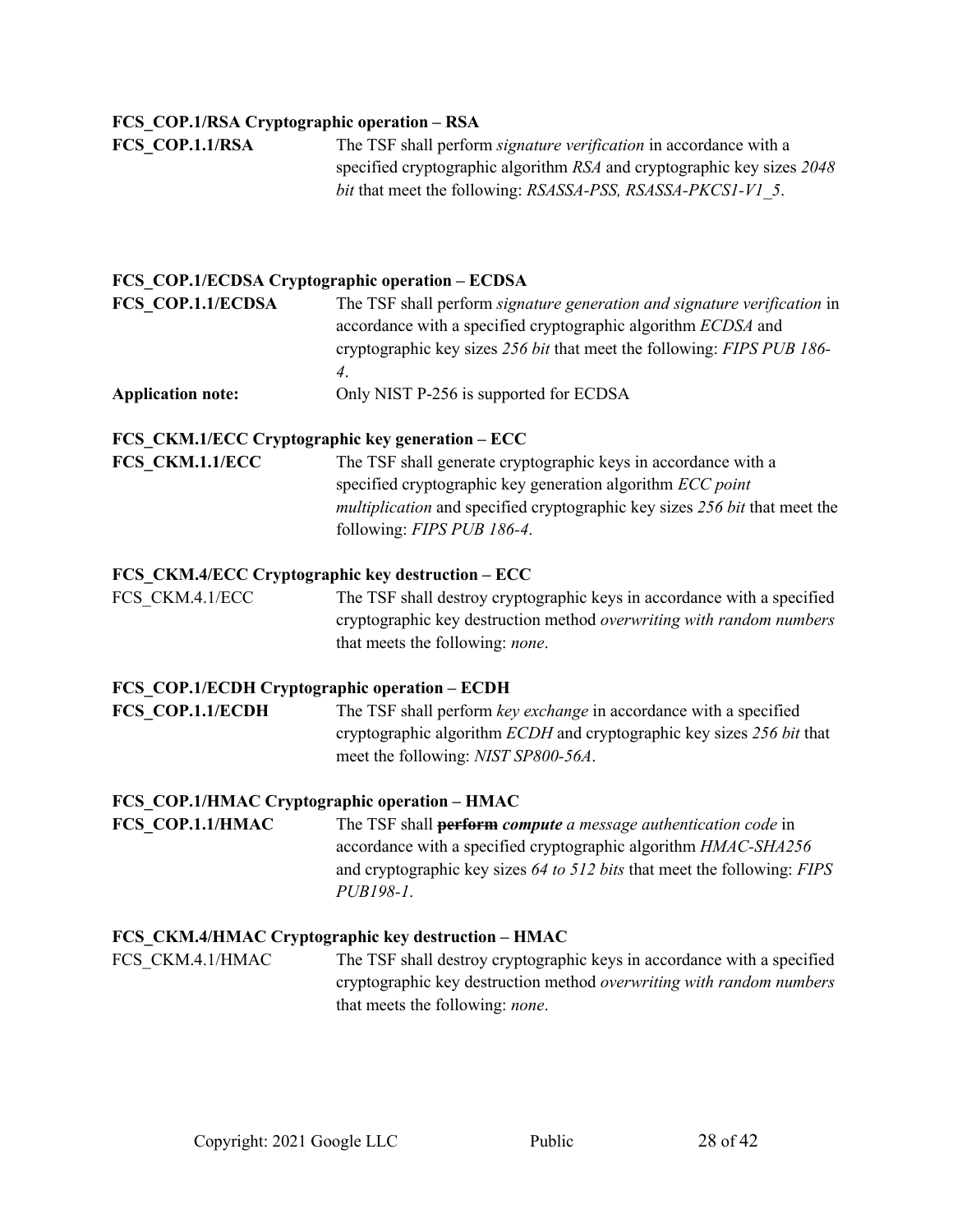6.2.2 MPU

#### **FDP\_ACC.1/MPU Subset Access Control – MPU**

FDP\_ACC.1.1/MPU The TSF shall enforce the *MPU SFP* on

- *Subjects: Software*
- *Objects: Memory areas*
- *Operations: Read/Write/Execute*

#### **FDP\_ACF.1/MPU Security attribute based access control – MPU**

FDP\_ACF.1.1/MPU The TSF shall enforce the *MPU SFP* to objects based on the following:

- *Software: permission level (USER level or MACHINE level)*
- *Memory areas:* 
	- o *Programmed regions* 
		- *base address,*
		- *limit address,*
		- *access restrictions (which SFP operations are allowed depending on the software permission level)*
	- o *Target address*
- FDP ACF.1.2/MPU The TSF shall enforce the following rules to determine if an operation among controlled subjects and controlled objects is allowed:
	- *If the currently executing software attempts to perform an operation on a memory target address, and this target address is contained in one of the programmed regions (i.e., the target address lies between the base address and the limit address of the region), the operation is allowed if and only if the region access restrictions allow it*.
- FDP ACF.1.3/MPU The TSF shall explicitly authorise access of subjects to objects based on the following additional rules: *none*.
- FDP\_ACF.1.4/MPU The TSF shall explicitly deny access of subjects to objects based on the following additional rules: *Any access to a target address outside defined regions is denied*.

#### **FMT\_MSA.3/MPU Static attribute initialisation – MPU**

FMT\_MSA.3.1/MPU The TSF shall enforce the *MPU SFP* to provide *restrictive* default values for security attributes that are used to enforce the SFP. FMT\_MSA.3.2/MPU The TSF shall allow the *no one* to specify alternative initial values to override the default values when an object or information is created.

**Application note**: The text "when an object or information is created" means "upon boot" in the context of the MPU SFP.

#### **FMT\_MSA.1/MPU Management of security attributes – MPU**

FMT\_MSA.1.1/MPU The TSF shall enforce the *MPU SFP* to restrict the ability to *modify* the security attributes *region settings* to *MACHINE level software*.

Copyright: 2021 Google LLC Public 29 of 42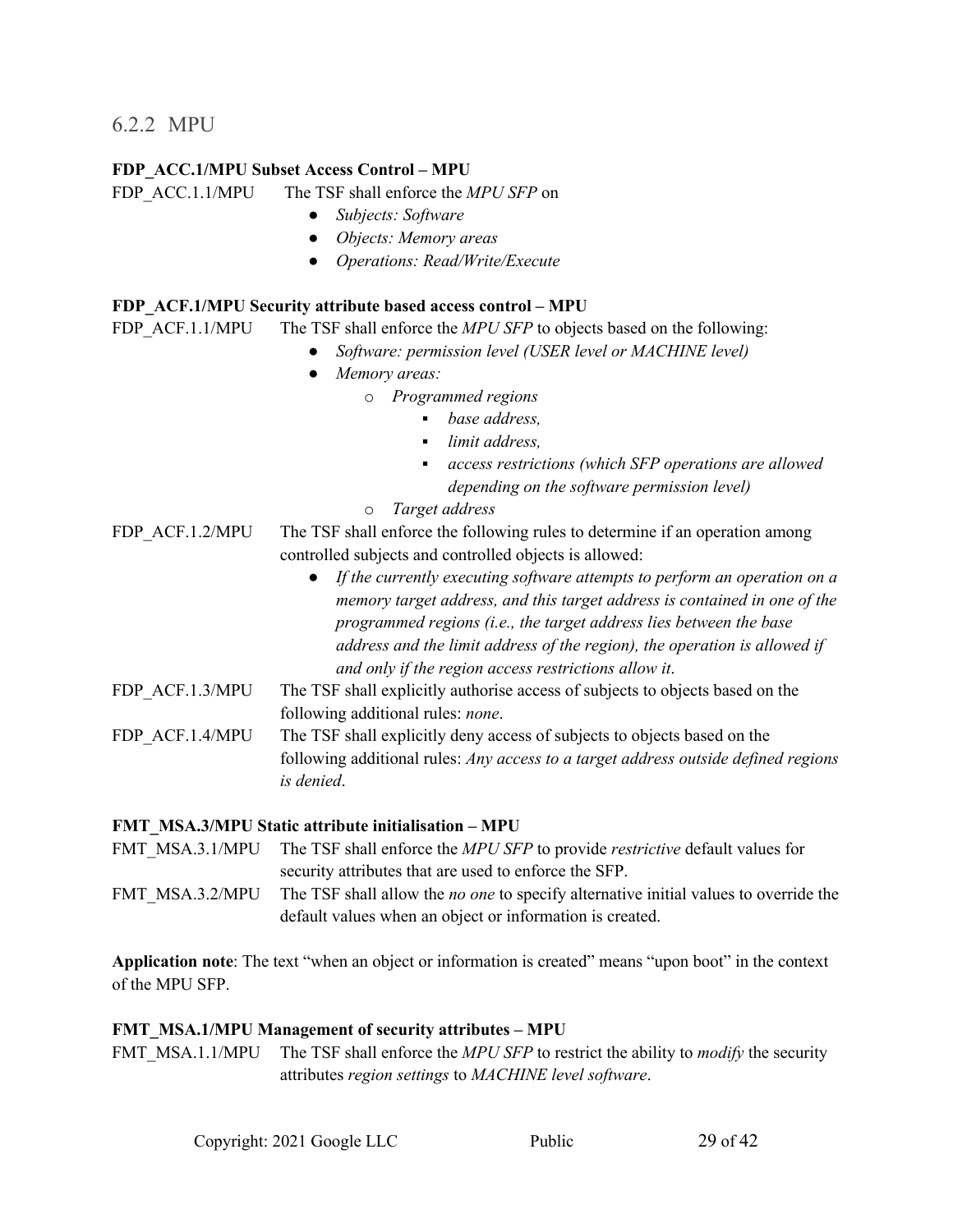#### **FMT\_SMR.1/MPU Security roles – MPU**

FMT\_SMR.1.1/MPU The TSF shall maintain the roles *USER level software, MACHINE level software*. FMT\_SMR.1.2/MPU The TSF shall be able to associate users with roles.

#### **FMT\_SMF.1/MPU Specification of Management Functions – MPU**

FMT\_SMF.1.1 The TSF shall be capable of performing the following management functions: *Modify the region settings*.

#### **FIA\_UID.2/MPU User identification before any action – MPU**

FIA\_UID.2.1/MPU The TSF shall require **each user software controlled under the MPU SFP** to be successfully identified before allowing any other TSF-mediated actions on behalf of that user.

6.2.3 Loader

#### **FDP\_ACC.1/Loader Subset Access Control – Loader**

FDP\_ACC.1.1/Loader The TSF shall enforce the *Loader SFP* on

- *Subjects: Bootloader*
- *Objects: IC Embedded Software*
- *Operations: load, execute*

#### **FDP\_ACF.1/Loader Security attribute based access control – Loader**

FDP\_ACF.1.1/Loader The TSF shall enforce the *Loader SFP* to objects based on the following:

- *Bootloader: public key*
- *IC Embedded Software: authentication state*

#### FDP ACF.1.2/Loader The TSF shall enforce the following rules to determine if an operation among controlled subjects and controlled objects is allowed:

- *When the bootloader loads IC Embedded Software, the operation is allowed*.
- *When the bootloader attempts to execute the IC Embedded Software (i.e., upon boot), the operation is allowed if and only if its authentication state is authenticated (by verification of the digital signature using the bootloader public key).*
- *In any other case, the operation is denied.*
- FDP ACF.1.3/Loader The TSF shall explicitly authorize access of subjects to objects based on the following additional rules: *none*.
- FDP\_ACF.1.4/Loader The TSF shall explicitly deny access of subjects to objects based on the following additional rules: *none*.

#### **FMT\_MSA.3/Loader Static attribute initialization – Loader**

FMT\_MSA.3.1/Loader The TSF shall enforce the *Loader SFP* to provide *fixed* default values for security attributes that are used to enforce the SFP.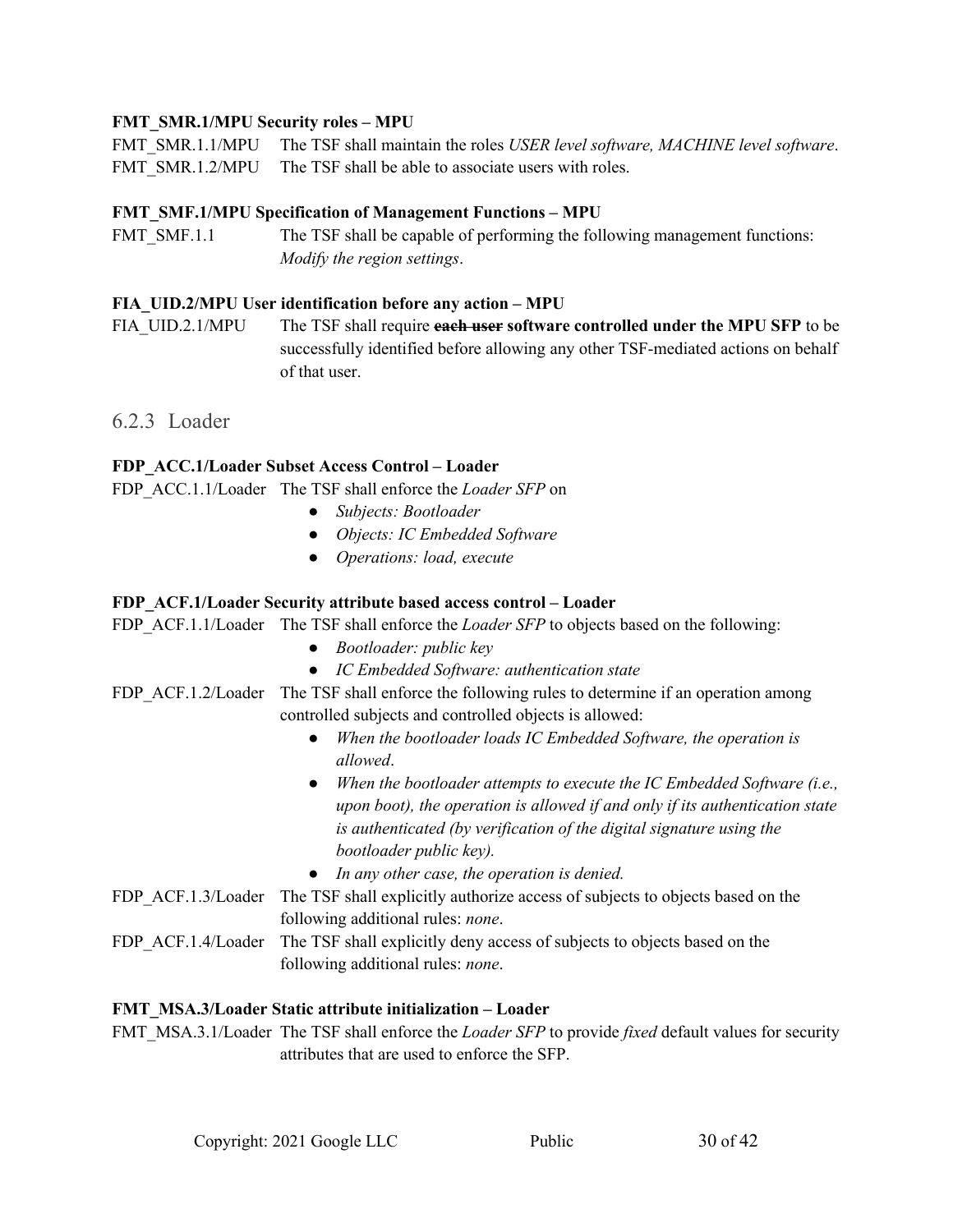FMT\_MSA.3.2/Loader The TSF shall allow **the** *no one* to specify alternative initial values to override the default values when an object or information is created.

**Application note:** the default values for the security attributes are fixed during the manufacturing of the TOE.

#### **FMT\_MSA.1/Loader Management of security attributes – Loader**

FMT\_MSA.1.1/Loader The TSF shall enforce the *Loader SFP* to restrict the ability to *modify* the security attributes *authentication state* to *the TSF*.

#### **FMT\_SMF.1/Loader Specification of Management Functions – Loader**

FMT\_SMF.1.1/Loader The TSF shall be capable of performing the following management functions: *Modify the authentication state of IC Embedded Software*.

#### **FDP\_ITC.1/Loader Import of user data without security attributes – Loader**

| FDP ITC.1.1/Loader | The TSF shall enforce the <i>Loader SFP</i> when importing user data, controlled |
|--------------------|----------------------------------------------------------------------------------|
|                    | under the SFP, from outside of the TOE.                                          |
| FDP ITC.1.2/Loader | The TSF shall ignore any security attributes associated with the user data when  |
|                    | imported from outside the TOE.                                                   |
| FDP ITC.1.3/Loader | The TSF shall enforce the following rules when importing user data controlled    |
|                    | under the SFP from outside the TOE:                                              |
|                    | When importing user data controlled under the SFP, the TSF shall set the         |
|                    | authentication state of the IC Embedded Software to unauthenticated. Upon next   |
|                    | boot, the TSF shall                                                              |
|                    | set the authentication state of the IC Embedded Software by verifying the        |

- *associated digital signature on the imported user data controlled under the SFP,*
- *perform the access check on the execution of the IC Embedded Software according to the Loader SFP.*

**Application note**: The imported user data indicates which values from dedicated memory areas (which can include OTP and Flash) need to be included in the digital signature computation. This mechanism can be used by the IC Embedded Software developer to prevent rollback.

#### **FPT\_TDC.1/Loader Inter-TSF basic TSF data consistency – Loader**

FPT\_TDC.1.1 The TSF shall provide the capability to consistently interpret *digital signatures on IC Embedded Software* when shared between the TSF and another trusted IT product.

FPT\_TDC.1.2 The TSF shall use *the interpretation rules corresponding to the digital signature scheme* when interpreting the TSF data from another trusted IT product.

#### **FPT\_TST.1/Loader TSF testing – Loader**

FPT\_TST.1.1/Loader The TSF shall run a suite of self tests *during initial start-up* to demonstrate the correct operation of *the following parts of the TSF:*

● *the random number generator required by FCS\_RNG.1/TRNG.*

| Copyright: 2021 Google LLC | Public | 31 of 42 |
|----------------------------|--------|----------|
|----------------------------|--------|----------|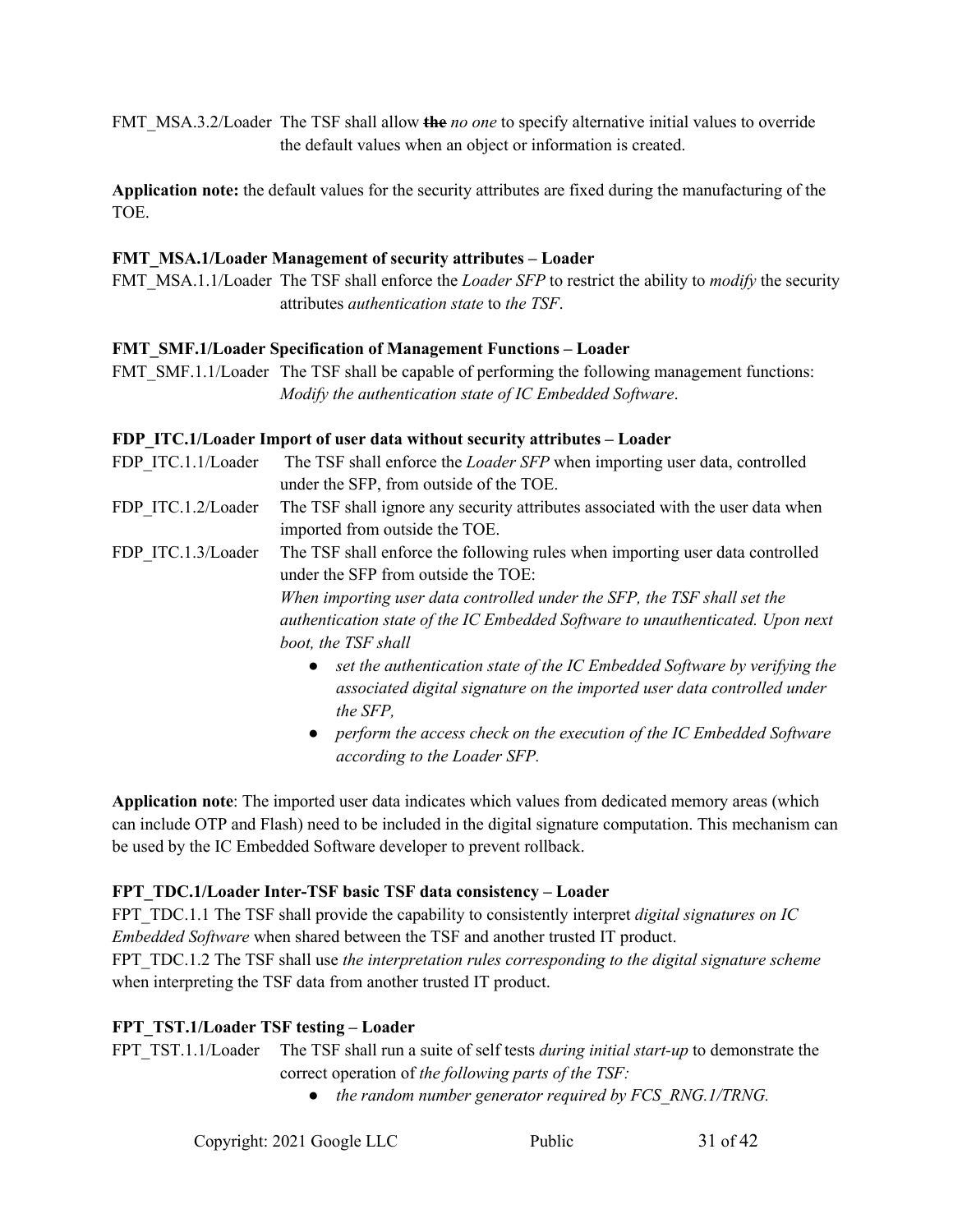| FPT TST.1.2/Loader | The TSF shall provide authorised users with the capability to verify the integrity |  |  |
|--------------------|------------------------------------------------------------------------------------|--|--|
|                    | of the following parts of the TSF data:                                            |  |  |
|                    | $\bullet$ the contents of ROM,                                                     |  |  |
|                    | $\bullet$ the contents of the OTP,                                                 |  |  |
|                    | • the IC Embedded Software.                                                        |  |  |
| FPT TST.1.3/Loader | The TSF shall provide authorised users with the capability to verify the integrity |  |  |
|                    | of the following parts of the TSF:                                                 |  |  |

- *the ROM boot code,*
- *the public key used to verify the digital signature.*

**Application note**: Note that the IC Embedded Software is considered user data in this Security Target. However, this data is considered TSF data for the composite product. Additionally, all tests are performed during initial start-up, and hence "the capability" for authorized users to verify the integrity of TSF data or TSF corresponds to the capability of triggering the initial start-up.

## 6.3 Security Requirements Rationale

### 6.3.1 Security Functional Requirements

#### 6.3.1.1 Mapping of requirements to objectives

For the standard objectives from the Protection Profile, as well as those defined in the augmentation packages that have been claimed, the security requirements rationale is exactly as described in the Protection Profile and hence it is not repeated here. The only addition is that the SFR FCS\_RNG.1 from the Protection Profile has been iterated to FCS\_RNG.1/TRNG and FCS\_RNG.1/DRBG in this ST, and they consequently both help to meet the objective O.RNG, as they provide RNG services.

The following table gives an overview how the additional Security Functional Requirements defined in this Security Target are combined to meet the Security Objectives defined in this Security Target.

| <b>Security Objective</b> | <b>Security Functional Requirements</b> |
|---------------------------|-----------------------------------------|
| O.CMAC                    | FCS COP.1/AES-CMAC<br>FCS CKM.4/AES     |
| O.RSA                     | FCS COP.1/RSA                           |
| O.ECC                     | FCS CKM.1/ECC<br>FCS CKM.4/ECC          |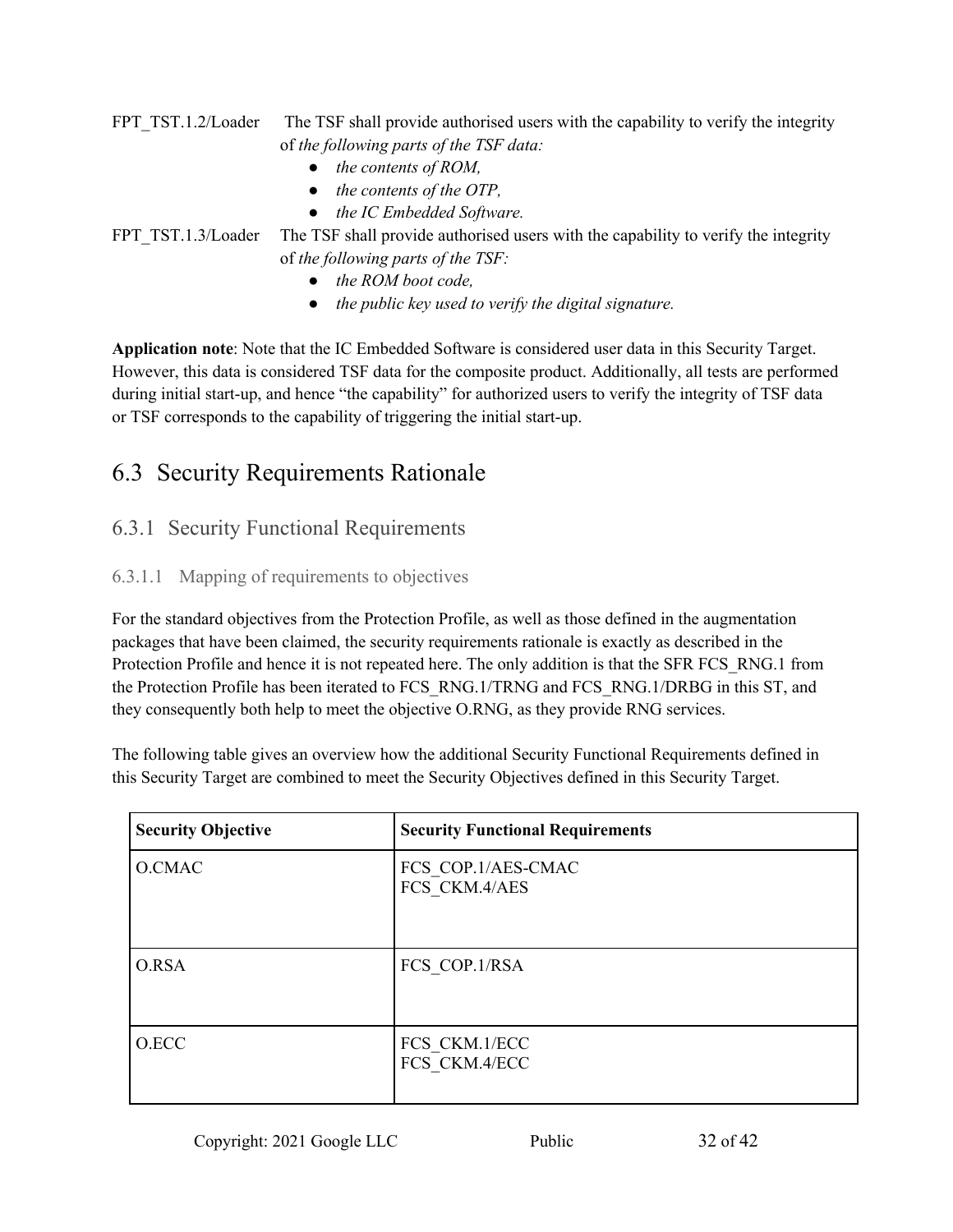| O.ECDSA       | FCS COP.1/ECDSA<br>FCS CKM.4/ECC                                                                                                                             |
|---------------|--------------------------------------------------------------------------------------------------------------------------------------------------------------|
| O.ECDH        | FCS COP.1/ECDH<br>FCS CKM.4/ECC                                                                                                                              |
| O.HMAC        | FCS COP.1/HMAC<br>FCS CKM.4/HMAC                                                                                                                             |
| O.MPU         | FDP ACC.1/MPU<br>FDP ACF.1/MPU<br>FMT MSA.3/MPU<br>FMT MSA.1/MPU<br>FMT SMR.1/MPU<br>FMT SMF.1/MPU<br>FIA UID.2/MPU                                          |
| O.Auth-Loader | FDP ACC.1/Loader<br>FDP ACF.1/Loader<br>FMT MSA.3/Loader<br>FMT MSA.1/Loader<br>FMT SMF.1/Loader<br>FDP ITC.1/Loader<br>FPT TDC.1/Loader<br>FPT TST.1/Loader |

The justification related to the security objective O.CMAC is as follows: FCS\_COP.1/AES-CMAC requires the TOE to provide AES CMAC functionality, thereby directly meeting the objective. Additionally, FCS\_CKM.4/AES describe how the AES keys are removed from the internal key storage of the TOE.

The justification related to the security objective O.RSA is as follows: FCS\_COP.1/RSA requires the TOE to provide RSA verification functionality thereby directly meeting the objective.

The justification related to the security objective O.ECC is as follows: FCS\_CKM.1/ECC requires the TOE to provide ECC key generation, thereby directly meeting the objective. Additionally, FCS CKM.4/ECC describes how the generated key is removed from the internal key storage of the TOE.

The justification related to the security objective O.ECDSA is as follows: FCS\_COP.1/ECDSA requires the TOE to provide ECDSA signature generation and verification, thereby directly meeting the objective. Additionally, FCS CKM.4/ECC describes how the ECDSA key is removed from the internal key storage of the TOE.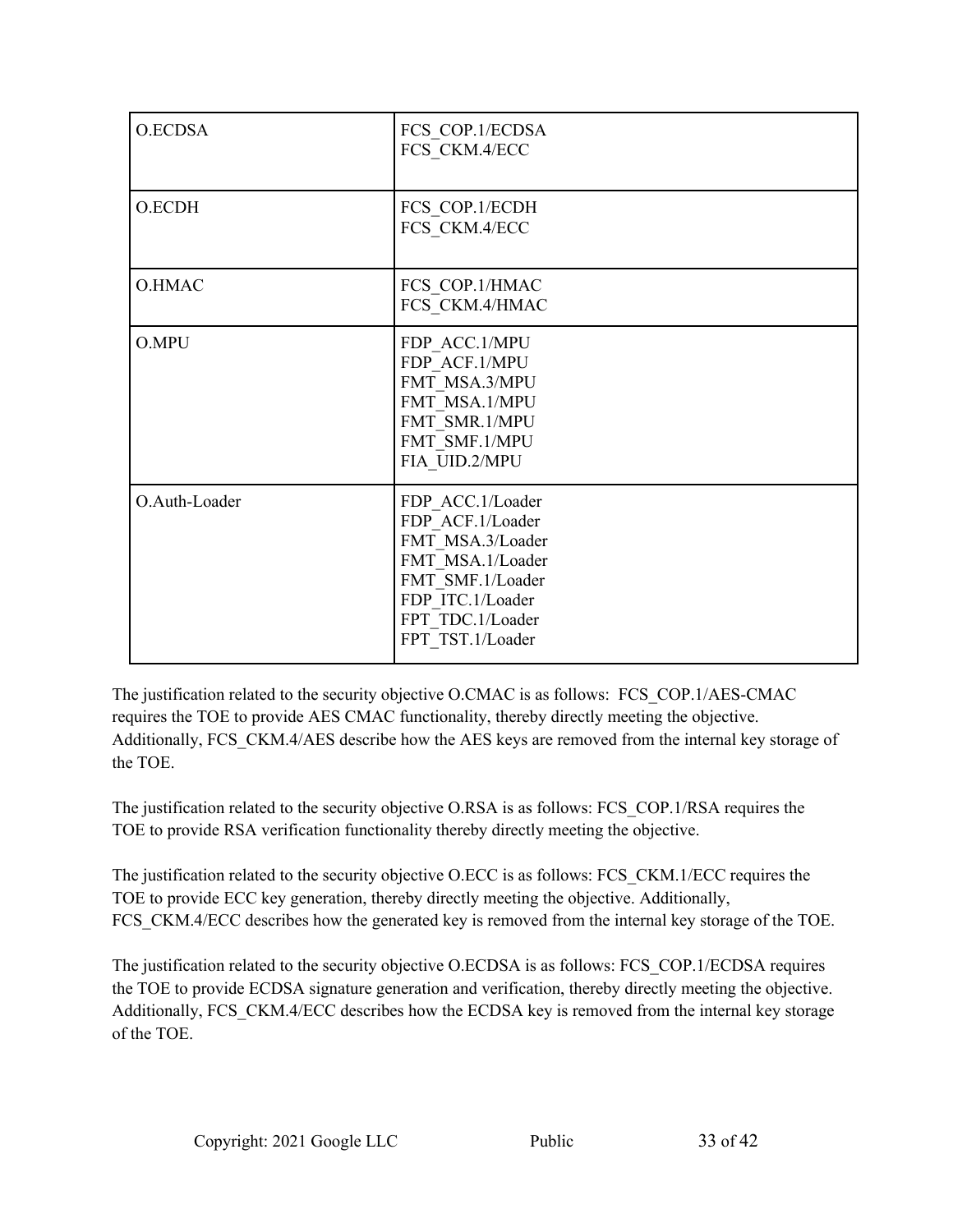The justification related to the security objective O.ECDH is as follows: FCS\_COP.1/ECDH requires the TOE to provide ECDH key exchange functionality, thereby directly meeting the objective. Additionally, FCS CKM.4/ECC describes how the ECDH key is removed from the internal key storage of the TOE.

The justification related to the security objective O.HMAC is as follows: FCS\_COP.1/HMAC requires the TOE to provide HMAC functionality, thereby directly meeting the objective. Additionally, FCS CKM.4/HMAC describes how the HMAC key is removed from the internal key storage of the TOE.

The justification related to the security objective O.MPU is as follows: FDP\_ACC.1/MPU defines the subjects and objects involved in the MPU SFP, whereas FDP\_ACF.1/MPU defines the security attributes associated with these subjects and objects, as well as the access control rules that comprise the MPU SFP. FMT\_MSA.3/MPU describes the initialization of the security attributes of the MPU SFP, whereas FMT\_MSA.1/MPU describes how the authorized roles defined by FMT\_SMR.1/MPU can manage the security attributes using the management functions provided by FMT\_SMF.1/MPU. FIA\_UID.2/MPU requires that the subjects covered by the MPU SFP are identified at all times. Together, these Security Functional Requirements describe the MPU SFP, which is an access control policy that requires the TOE to meet the security objective O.MPU.

The justification related to the security objective O.Auth-Loader is as follows: FDP\_ACC.1/Loader defines the subjects and objects involved in the Loader SFP, whereas FDP\_ACF.1/Loader defines the security attributes associated with these subjects and objects, as well as the access control rules that comprise the Loader SFP. FMT\_MSA.3/Loader describes the initialization of the security attributes of the Loader SFP, whereas FMT\_MSA.1/Loader describes how the TSF manages the security attributes using the management function defined by FMT\_SMF.1/Loader. FDP\_ITC.1/Loader describes how the Loader SFP is used to import user data from outside the TOE without security attributes, such that the TSF can assign the security attributes and apply the appropriate access controls according to the Loader SFP. This is supported by the requirement FPT\_TDC.1/Loader, that requires the TOE to be capable of correctly interpreting the digital signature. The verification of this digital signature happens during initial start-up, together with the self-test on the integrity and correct functioning of the ROM boot code as required by FPT\_TST.1/Loader. Together, these requirements help the TOE meet the objective of using the Loader functionality to load the IC Embedded Software.

### 6.3.1.2 Dependencies of the Security Functional Requirements

For the standard SFRs from the Protection Profile, as well as those defined in the augmentation packages that have been claimed, the security requirements rationale is exactly as described in the Protection Profile and hence it is not repeated here. Just as in the Protection Profile, the dependencies of FCS\_COP.1/AES, and FCS\_COP.1/TDES on FDP\_ITC.1, FDP\_ITC.2, or FCS\_CKM.1 are not fulfilled, as it is left to the IC Embedded Software to choose how AES or TDES keys are provided to the AES and TDES functionality provided by this TOE. Additionally, just as in the Protection Profile, the dependencies of FCS\_COP.1/SHA on FDP\_ITC.1, FDP\_ITC.2, or FCS\_CKM.1, as well as on FCS CKM.4 are not fulfilled, because no key is used.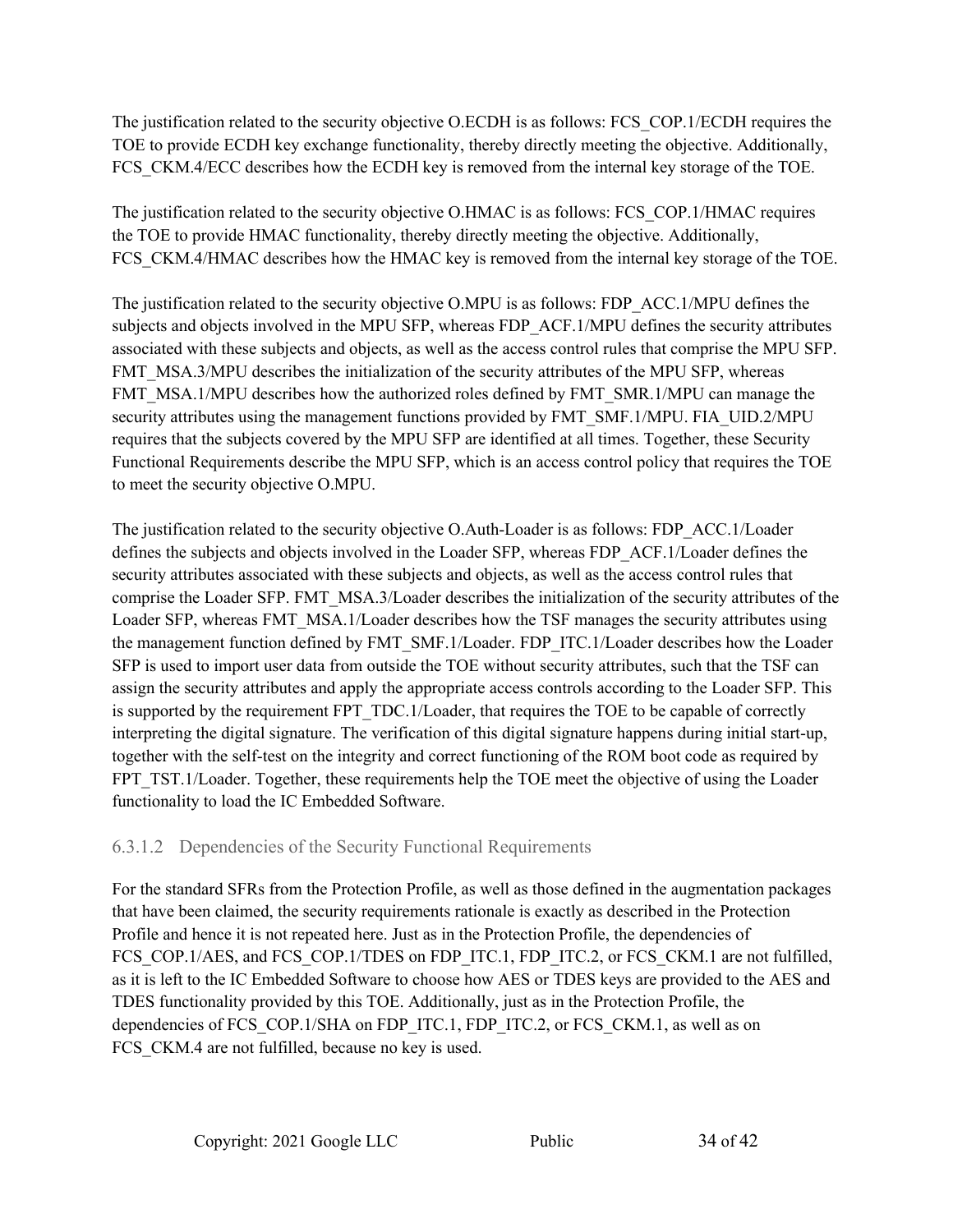For the SFRs defined in this Security Target, the following table shows how the SFR dependencies are met, or how they are justified if not.

| <b>SFR</b>         | <b>Dependencies</b>                      | Met or justified       |
|--------------------|------------------------------------------|------------------------|
| FCS COP.1/AES-CMAC | FDP ITC.1,<br>FDP ITC.2, or<br>FCS CKM.1 | Justified <sup>4</sup> |
|                    | FCS CKM.4                                | FCS CKM.4/AES          |
| FCS COP.1/RSA      | FDP ITC.1,<br>FDP ITC.2, or<br>FCS CKM.1 | Justified <sup>5</sup> |
|                    | FCS CKM.4                                |                        |
| FCS COP.1/ECDSA    | FDP ITC.1,<br>FDP ITC.2, or<br>FCS CKM.1 | FCS CKM.1/ECC          |
|                    | FCS CKM.4                                | FCS CKM.4/ECC          |
| FCS CKM.1/ECC      | FCS CKM.2, or<br>FCS COP.1               | FCS COP.1/ECDSA        |
|                    | FCS CKM.4                                | FCS CKM.4/ECC          |
| FCS CKM.4/ECC      | FDP ITC.1,<br>FDP ITC.2, or<br>FCS CKM.1 | FCS CKM.1/ECC          |
| FCS COP.1/ECDH     | FDP ITC.1,<br>FDP ITC.2, or<br>FCS CKM.1 | FCS CKM.1/ECC          |
|                    | FCS CKM.4                                | FCS CKM.4/ECC          |
| FCS COP.1/HMAC     | FDP ITC.1,<br>FDP ITC.2, or<br>FCS CKM.1 | Justified <sup>4</sup> |
|                    | FCS CKM.4                                | FCS CKM.4/HMAC         |

<sup>4</sup> For this functionality, it is left to the IC Embedded Software to choose how the keys are provided to the TOE. The TOE provides RNG functionality to support key generation.  $5$  For this functionality, Only the public key operations are implemented, so no cryptographic key generation nor destruction is required.

Copyright: 2021 Google LLC Public 35 of 42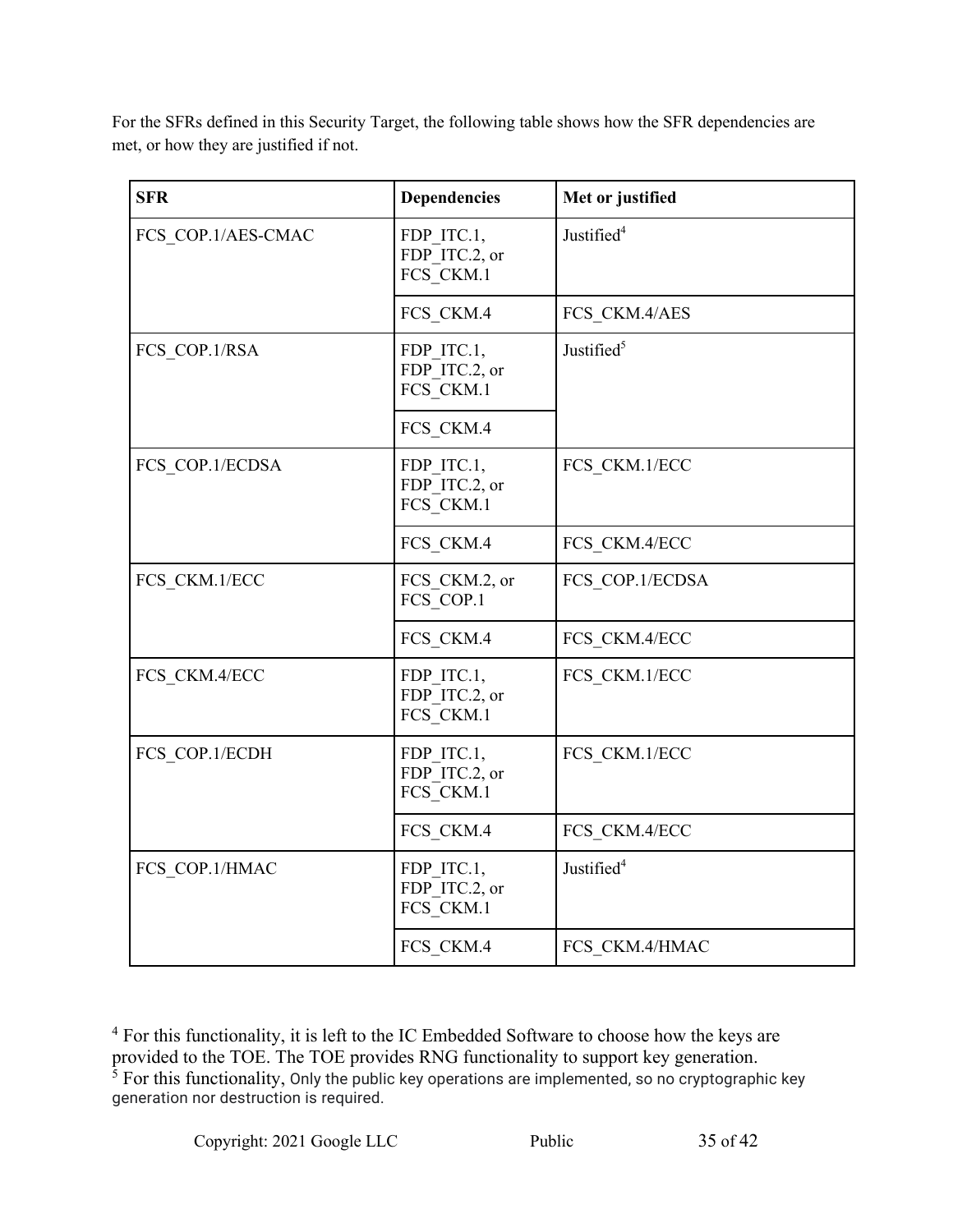| FCS CKM.4/HMAC   | FDP ITC.1,<br>FDP ITC.2, or<br>FCS CKM.1 | Justified <sup>4</sup> |
|------------------|------------------------------------------|------------------------|
| FDP ACC.1/MPU    | FDP ACF.1                                | FDP ACF.1/MPU          |
| FDP ACF.1/MPU    | FDP ACC.1                                | FDP ACC.1/MPU          |
|                  | FMT MSA.3                                | FMT MSA.3/MPU          |
| FMT MSA.3/MPU    | FMT MSA.1                                | FMT MSA.1/MPU          |
|                  | FMT SMR.1                                | FMT SMR.1/MPU          |
| FMT MSA.1/MPU    | FDP ACC.1 or<br>FDP IFC.1                | FDP ACC.1/MPU          |
|                  | FMT SMR.1                                | FMT_SMR.1/MPU          |
|                  | FMT SMF.1                                | FMT SMF.1/MPU          |
| FMT SMR.1/MPU    | FIA_UID.1                                | FIA UID.2/MPU          |
| FMT SMF.1/MPU    | None                                     | N/a                    |
| FIA UID.2/MPU    | None                                     | N/a                    |
| FDP ACC.1/Loader | FDP ACF.1                                | FDP ACF.1/Loader       |
| FDP ACF.1/Loader | FDP ACC.1                                | FDP ACC.1/Loader       |
|                  | FMT MSA.3                                | FMT MSA.3/Loader       |
| FMT MSA.3/Loader | FMT MSA.1                                | FMT MSA.1/Loader       |
|                  | FMT SMR.1                                | Justified <sup>6</sup> |
| FMT MSA.1/Loader | FDP ACC.1 or<br>FDP IFC.1                | FDP ACC.1/Loader       |
|                  | FMT SMR.1                                | Justified <sup>6</sup> |
|                  | FMT SMF.1                                | FMT SMF.1/Loader       |
| FMT SMF.1/Loader | None                                     | N/a                    |
| FDP ITC.1/Loader | FDP ACC.1 or<br>FDP IFC.1                | FDP ACC.1/Loader       |

 $6$  The management functions performed as part of the Loader SFP are only performed by the TSF. It is therefore not necessary to define authorized roles.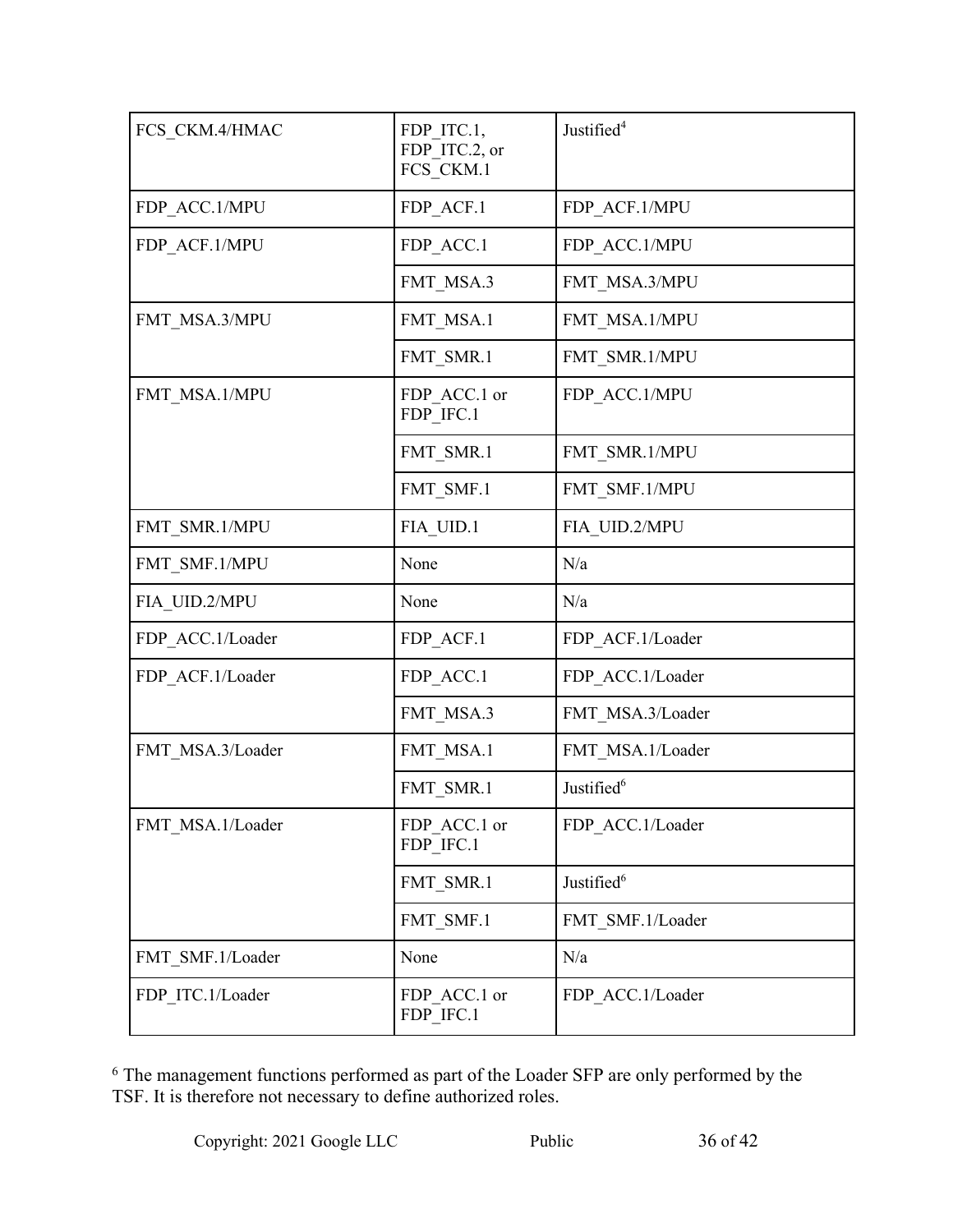|  | -<br>` | ┳.<br>$\sim$<br>EN/L<br>v<br>$\overline{\phantom{a}}$ |
|--|--------|-------------------------------------------------------|
|--|--------|-------------------------------------------------------|

## 6.3.2 Security Assurance Requirements

The SARs were chosen according to the Protection Profile, and the rationale given by the Protection Profile for these requirements applies here as well.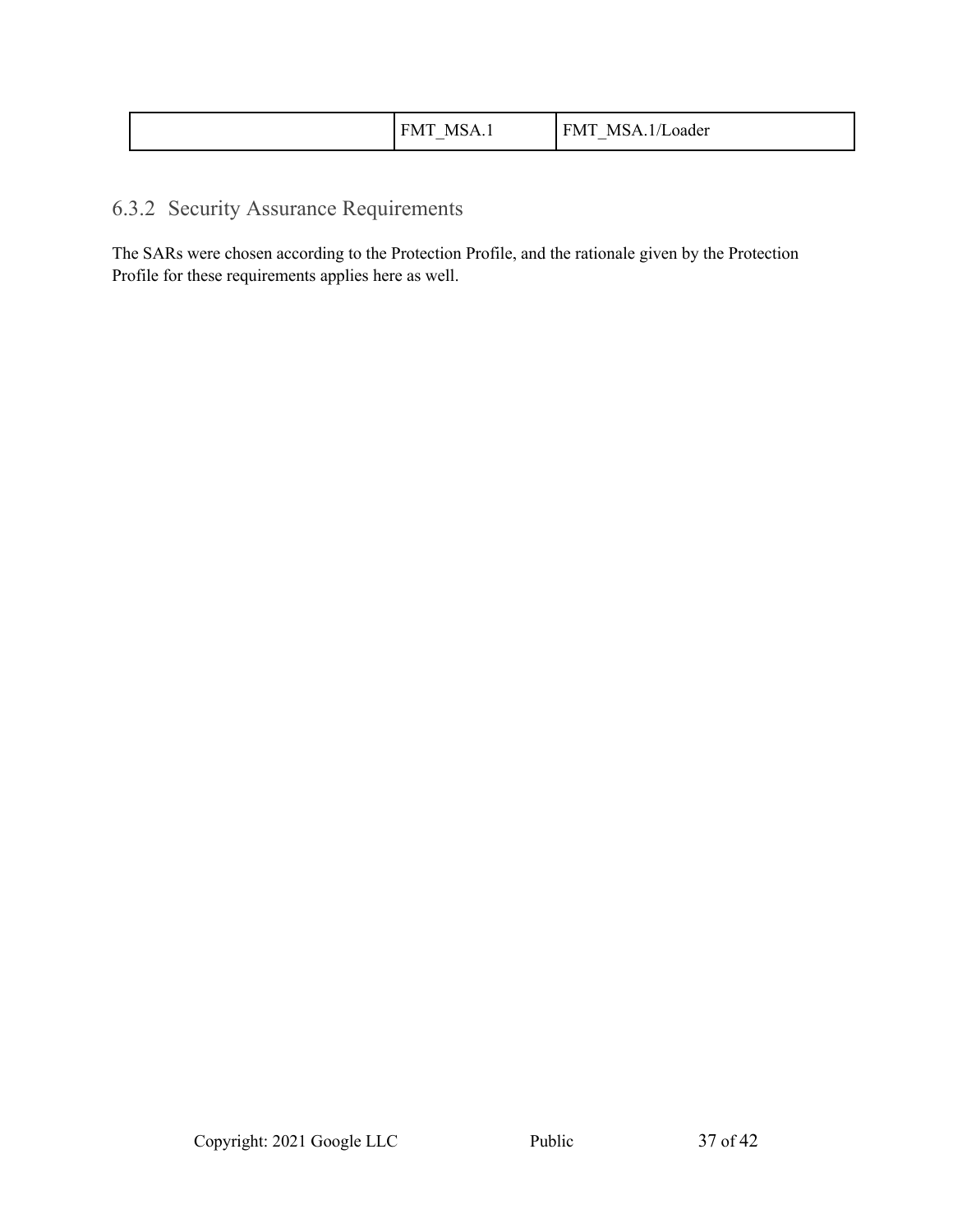# **7 TOE Summary Specification**

# 7.1 SF.Malfunction

SF.Malfunction implements several countermeasures against malfunctions. Using these countermeasures, the TOE meets FRU\_FLT.2.

In case a malfunction is detected by the above countermeasures, the TOE will raise an alarm. This ensures that the TOE preserves a secure state and hence meets FPT\_FLS.1.

# 7.2 SF.Test

SF.Test provides the test functionality that the TOE uses to write user data and as a result the TOE meets FAU\_SAS.1.

Additionally, by disabling part of the test functionality during the manufacturing phase, and ensuring that the remaining test functionality cannot be used to compromise TOE assets, SF.Test ensures that the TOE meets FMT\_LIM.1 and FMT\_LIM.2.

## 7.3 SF.Physical

SF.Physical implements several countermeasures against physical attacks. As a result, SF.Physical helps the TOE to meet FPT\_PHP.3 and FPT\_TST.1/Loader.

Additionally, SF.Physical implements countermeasures help ensure the integrity of the data stored in memory.

As a result, SF.Physical ensures the TOE meets FDP\_SDI.2.

Finally, SF.Physical provides countermeasures to help ensure the confidentiality of the data stored in memory

As a result, SF.Physical ensures the TOE meets FDP\_SDC.1.

## 7.4 SF.Leak

SF.Leak provides countermeasures against data leakage. As a result, SF. Leak, ensures the TOE meets FDP IFC.1, FDP ITT.1, and FPT ITT.1.

## 7.5 SF.RNG

SF.RNG provides two random number generators:

Copyright: 2021 Google LLC Public 38 of 42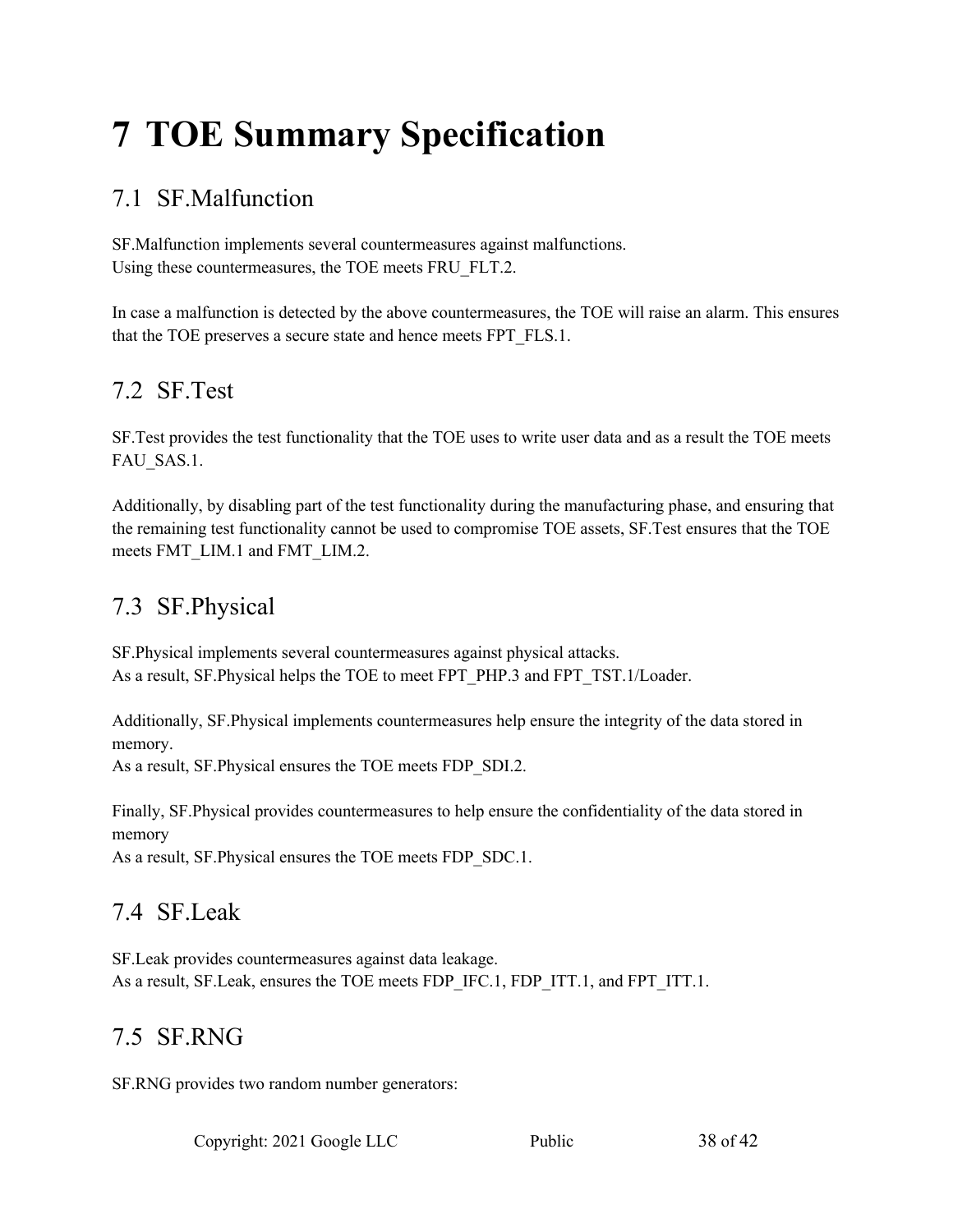- TRNG, which ensures that the TOE meets FCS\_RNG.1/TRNG, and
- DRBG, based on NIST SP800-90A HMAC SHA-256, which ensures that the TOE meets FCS\_RNG.1/DRBG

# 7.6 SF.Crypto

SF.Crypto consists of a combination of hardware and software functionality. The following hardware engines are provided:

- TDES (FCS COP.1/TDES)
- AES (FCS\_COP.1/AES, FCS\_COP.1/AES-CMAC)
- SHA-256 (FCS\_COP.1/SHA)
- HMAC SHA-256 (FCS\_COP.1/HMAC)
- PKC co-processor (FCS\_COP.1/RSA, FCS\_COP.1/ECDSA, FCS\_CKM.1/ECC, FCS\_COP.1/ECDH)

The cryptographic support software provides the following functionality to meet the corresponding SFRs:

- TDES (FCS COP.1/TDES)
- AES (FCS\_COP.1/AES, FCS\_COP.1/AES-CMAC)
- $\bullet$  SHA-256 (FCS COP.1/SHA)
- RSA signature verification (FCS\_COP.1/RSA)
- ECDSA signature generation and signature verification (FCS COP.1/ECDSA)
- ECC key generation (FCS CKM.1/ECC)
- ECDH (FCS\_COP.1/ECDH)
- HMAC SHA-256 (FCS\_COP.1/HMAC)

SF.Crypto also ensures that the keys are securely cleared from the internal buffers after each cryptographic operation or key generation procedure. As a result, the TOE meets FCS\_CKM.4/TDES, FCS\_CKM.4/AES, FCS\_CKM.4/ECC, and FCS\_CKM.4/HMAC.

## 7.7 SF.MPU

SF.MPU implements an access control policy with the following properties:

- 1. At start-up, the MPU has a default configuration that rejects all accesses until the ROM code integrity has been verified and the CPU has been released (FMT\_MSA.3/MPU)
- 2. It allows MACHINE level software to define memory regions with access restrictions determining whether read/write/execute operations are enabled (FMT\_MSA.1/MPU, FMT\_SMF.1/MPU, FMT\_SMR.1/MPU)
- 3. When loading data from memory, storing data in memory, or fetching instructions from memory, the access control policy respectively checks whether read, write, or execute operations are allowed according to the defined memory regions and allows or denies the operation based on this check. (FDP\_ACC.1/MPU, FDP\_ACF.1/MPU)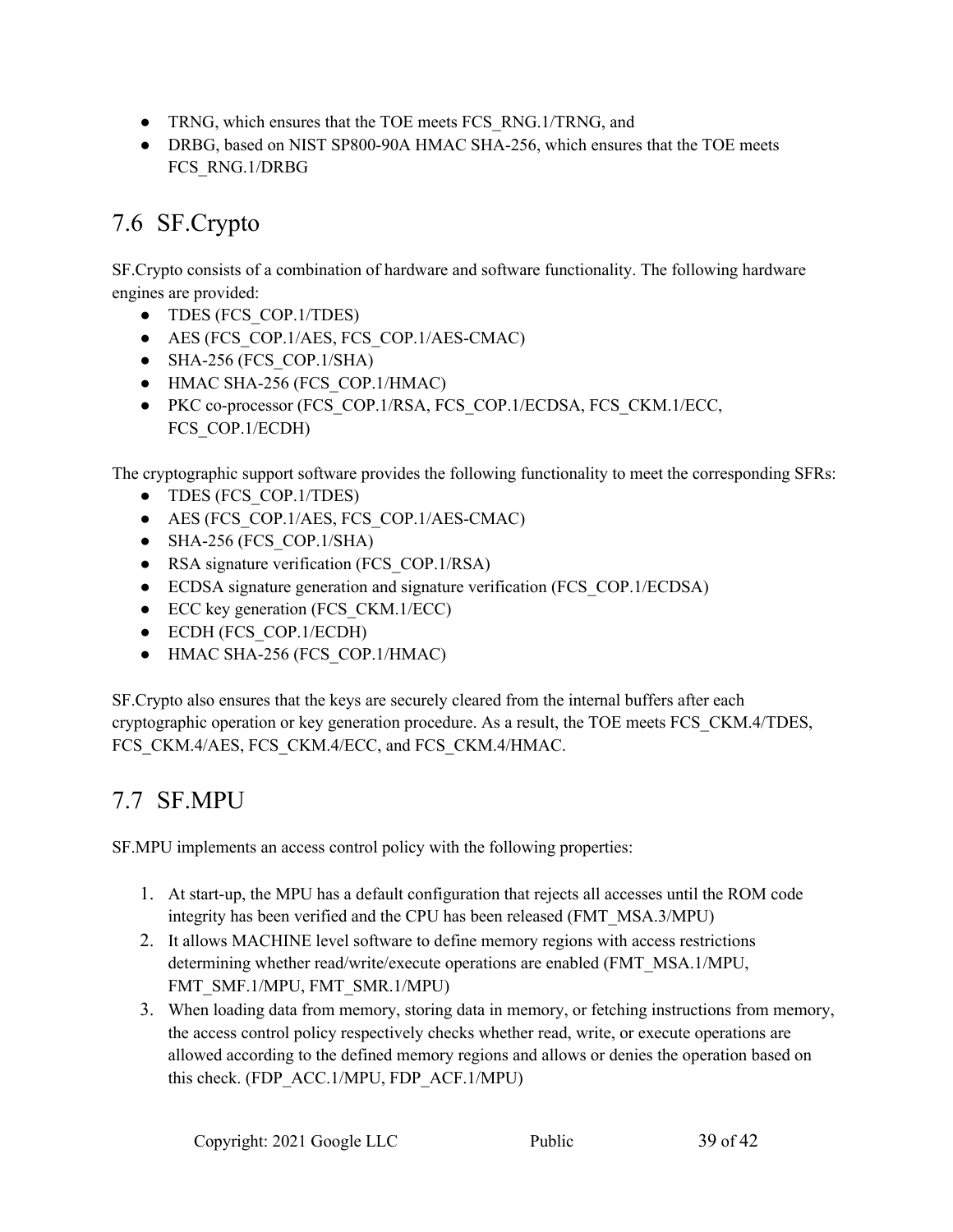4. All software is subject to this access control policy (FIA\_UID.2/MPU)

As a result, the TOE meets all SFRs related to the MPU SFP.

## 7.8 SF.Loader

SF.Loader implements a Loader functionality which is governed by an access control policy with the following properties:

- 1. SF.Loader keeps the digital signature public key in OTP memory, which is initialized during manufacturing (FMT\_MSA.3/Loader).
- 2. Any user can import IC Embedded Software from outside the TOE (FDP\_ITC.1/Loader, FDP\_ACF.1/Loader, FDP\_ACC.1/Loader)
- 3. Upon every boot, SF.Loader will perform self-tests to ensure its own integrity, as well as verify the digital signature provided with the loaded IC Embedded Software to determine its authenticity (FDP\_ACC.1/Loader, FDP\_ACF.1/Loader, FDP\_ITC.1/Loader, FMT\_MSA.1/Loader, FPT\_TDC.1/Loader, FPT\_TST.1/Loader). The IC Embedded Software can indicate locations from dedicated memory (OTP and Flash) such that their values are included in the digital signature as part of this verification.

As a result, the TOE meets all SFRs related to the Loader SFP.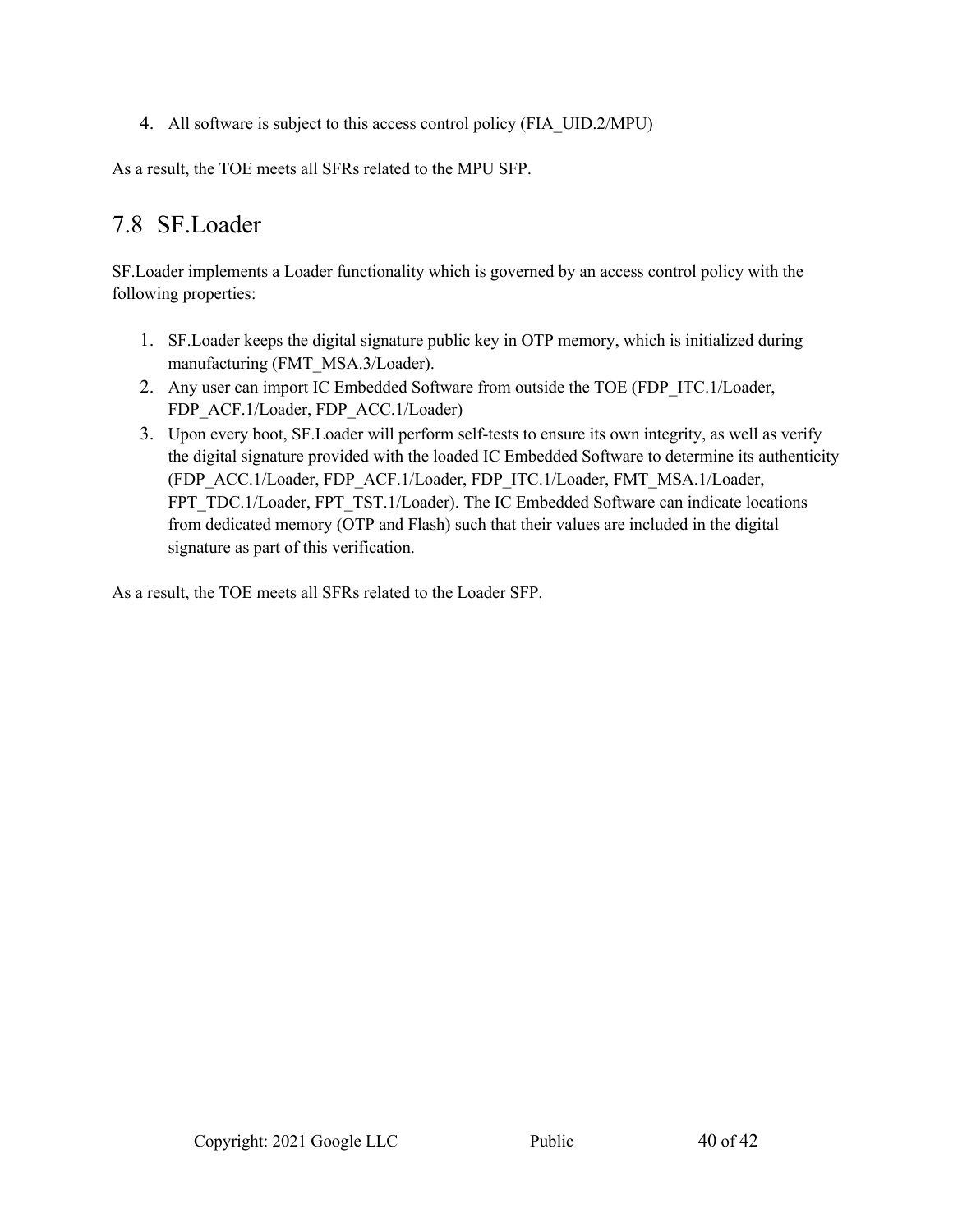# **8 Bibliography**

## 8.1 References to standards

| [CC1]         | Common Criteria for Information Technology Security Evaluation, Part 1     |  |  |
|---------------|----------------------------------------------------------------------------|--|--|
|               | Introduction and general model, version 3.1, Revision 5, April 17          |  |  |
| [CC2]         | Common Criteria for Information Technology Security Evaluation, Part 2     |  |  |
|               | Security functional components, version 3.1, Revision 5, April 17          |  |  |
| [CC3]         | Common Criteria for Information Technology Security Evaluation, Part 3     |  |  |
|               | Security assurance components, version 3.1, Revision 5, April 17           |  |  |
| [CEM]         | Common Methodology for Information Technology Security Evaluation, Version |  |  |
|               | 3.1, Revision 5, April 2017                                                |  |  |
| [PP0084]      | BSI-PP-0084-2014, Security IC Platform Protection Profile with             |  |  |
|               | Augmentation Packages, Version 1.0                                         |  |  |
| FIPS180-4]    | FIPS PUB 180-4, Secure Hash Standard (SHS), August 2015                    |  |  |
| [FIPS186-4]   | FIPS PUB 186-4, Digital Signature Standard (DSS), July 2013                |  |  |
| [FIPS197]     | FIPS PUB 197, Advanced Encryption Standard (AES), November 2001            |  |  |
| [FIPS198-1]   | FIPS PUB 198-1, The Keyed-Hash Message Authentication Code                 |  |  |
|               | $(HMAC)$ , July 2008                                                       |  |  |
| $[SP800-38A]$ | NIST SP 800-38A, Recommendation for Block Cipher Modes of                  |  |  |
|               | Operation: Methods and Techniques, December 2001                           |  |  |
| [SP800-38B]   | NIST SP800-38B, Recommendation for Block Cipher Modes of                   |  |  |
|               | Operation: the CMAC Mode for Authentication, May 2005 (Updated             |  |  |
|               | 10/6/2016                                                                  |  |  |
| $[SP800-38D]$ | NIST SP800-38D, Recommendation for Block Cipher Modes of                   |  |  |
|               | Operation: Galois/Counter Mode (GCM) and GMAC, November 2007               |  |  |
| $[SP800-56A]$ | NIST SP800-56A, Recommendation for Pair-Wise Key-Establishment             |  |  |
|               | Schemes Using Discrete Logarithm Cryptography, April 2018                  |  |  |
| [SP800-67]    | NIST SP 800-67, Recommendation for the Triple Data Encryption              |  |  |
|               | Algorithm (TDEA) Block Cipher, November 2017                               |  |  |
| [PKCS#1]      | PKCS #1, RSA Cryptography Standard, v2.2, October 2012                     |  |  |